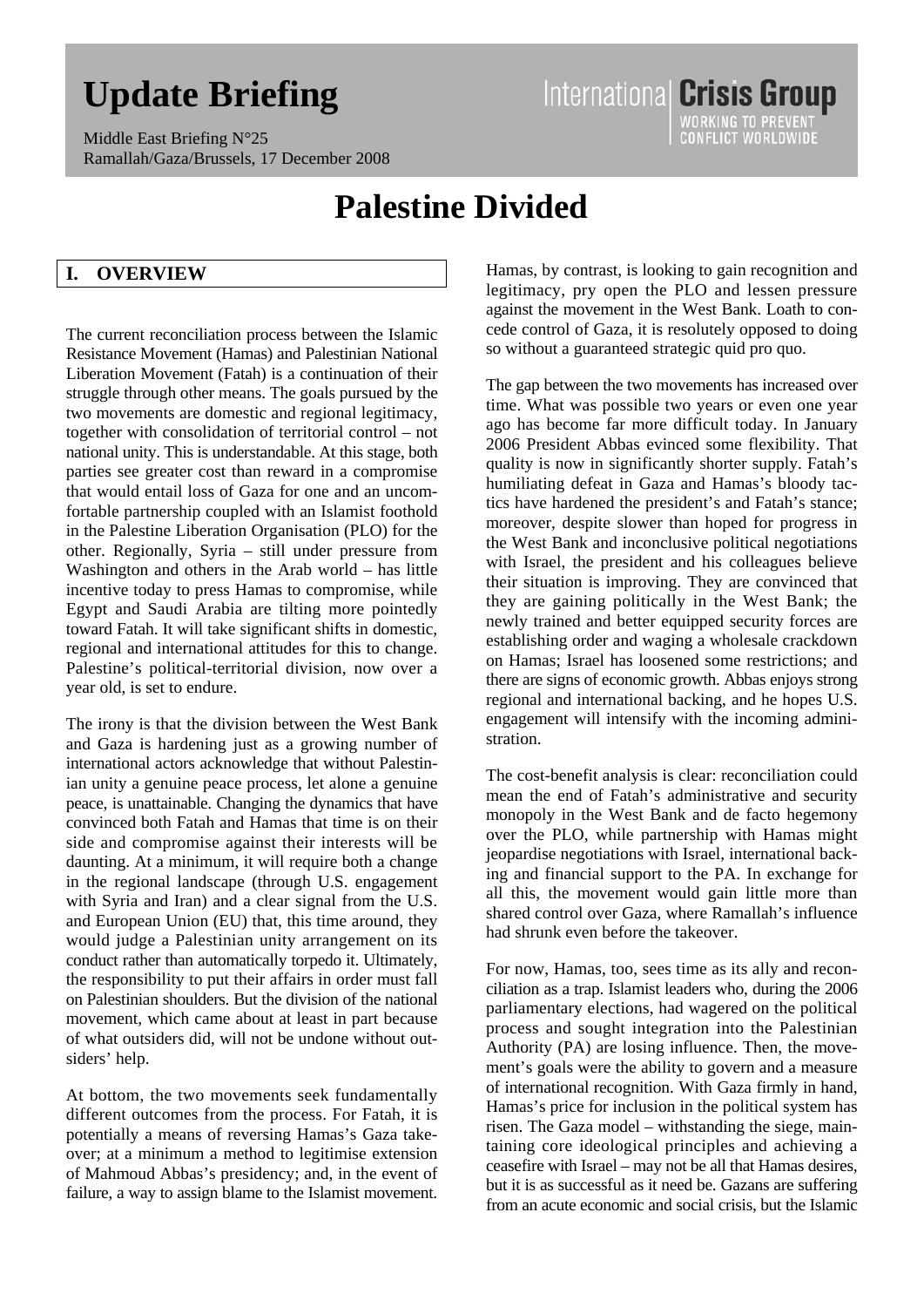movement is internally secure, new elites more dependent on the movement are emerging, and basic government functions appear sustainable.

From the outset sceptical about Abbas's negotiations with Israeli Prime Minister Olmert, Hamas leaders are persuaded chances for a diplomatic breakthrough will be dealt an even greater setback if, as expected, Likud's Benjamin Netanyahu forms the next Israeli government. In the West Bank, they are persuaded that cooperation between Israeli and Palestinian security forces is viewed by a growing number of Palestinians as tantamount to collaboration with the occupier. Finally, as they see it, Abbas's domestic legitimacy will be crucially undermined when his presidential term expires on 9 January 2009. To a growing portion of Hamas's political leadership, together with the movement's increasingly influential military wing, reconciliation looks like a ploy designed to deprive them of control over Gaza without commensurate gain.

## **II. ATTEMPTS AT RECONCILIATION**

## **A. THE ISSUES AT STAKE**

In the wake of the June 2007 Gaza takeover by Hamas and formation of a new government in the West Bank led by Prime Minister Salam Fayyad,<sup>1</sup> the two movements quickly established their respective stances toward reconciliation. Ostensibly, both agreed on the issues necessitating resolution:

**Formation of a new cabinet to govern both the West Bank and Gaza.** Abbas expressed a preference for a technocratic government or a government of national consensus committed to PLO agreements and to which the two parties would appoint independent members. Because there would be no formal Hamas participation,

such a government, it is believed, would be neither boycotted nor sanctioned by the U.S. and Europe. Privately, Abbas's advisors suggested other models might be acceptable, including a "Lebanon solution", pursuant to which Hamas (like Hizbollah) would appoint a few ministers with whom the international community would not interact and who could abstain on or even oppose the government's program.2

In light of its triumph in the 2006 Palestinian Legislative Council (PLC) elections, Hamas requested formation of a national unity government with substantial representation by members of the movement. It dismissed a technocratic government, saying "technocracy is not a Palestinian political idea. People want to know: is so-and-so a 'Fatah technocrat' or a 'Hamas technocrat'?".3 However, here too there have been signs of flexibility. Ismail Haniya, prime minister of the Gazabased government, explained:

Reconciliation could lead to a national unity government or any government that enjoys a national consensus. The composition and the program are subject to discussion and agreement, and we have done that before, in 2006. It will take flexibility from both sides and we are ready.<sup>4</sup>

**New presidential and parliamentary elections.** From the outset, Fatah has taken the position that early legislative elections ought to be held to break the political impasse. PA officials in Ramallah argued that democracies regularly resolve deadlocks by going back to their people, and the absence of this provision in the Palestinian Basic Law should not pose an obstacle.<sup>5</sup> In response, Hamas argued that there are no legal grounds for such a move. If Fatah insisted on early elections, they should be presidential ones: the PLC was elected after the president, and its mandate ends in January 2010, whereas Abbas's concludes in January 2009.<sup>6</sup> Fatah's suggestion of simultaneous presidential and parliamentary elections – to be held sometime between those two dates – similarly was rebuffed by Hamas, which took the position that an agreement on

<sup>&</sup>lt;sup>1</sup>The June 2007 Hamas takeover of Gaza marked the end of the national unity government established in the wake of the Saudi-brokered February 2007 Mecca Agreement. The Mecca Agreement provided for a government (to replace the Hamas government that had been in place since March 2006) that would "respect legitimate Arab and international resolutions and agreements signed by the PLO". It also committed the parties to "activate and reform the PLO", though this never occurred. See Crisis Group Middle East Report N°62, *After Mecca: Engaging Hamas*, 28 February 2007. Following the takeover, President Abbas dismissed Prime Minister Ismail Haniya's government, appointing Fayyad in his stead. For additional background, see Crisis Group Middle East Reports N°73, *Ruling Palestine I: Gaza Under Hamas*, 19 March 2008 and N°79, *Ruling Palestine II: The West Bank Model?*, 17 July 2008.

<sup>&</sup>lt;sup>2</sup> Crisis Group interview, presidential adviser, Ramallah, October 2008.

<sup>3</sup> Crisis Group interview, Hamas leader, Tulkarem, October 2008.

<sup>4</sup> Crisis Group interview, Gaza City, June 2008.

<sup>&</sup>lt;sup>5</sup> Crisis Group interview, Rafiq al-Husseini, chief of staff to President Abbas, Ramallah, March 2008.

<sup>6</sup> Crisis Group interview, Hamas official, Damascus, April 2008.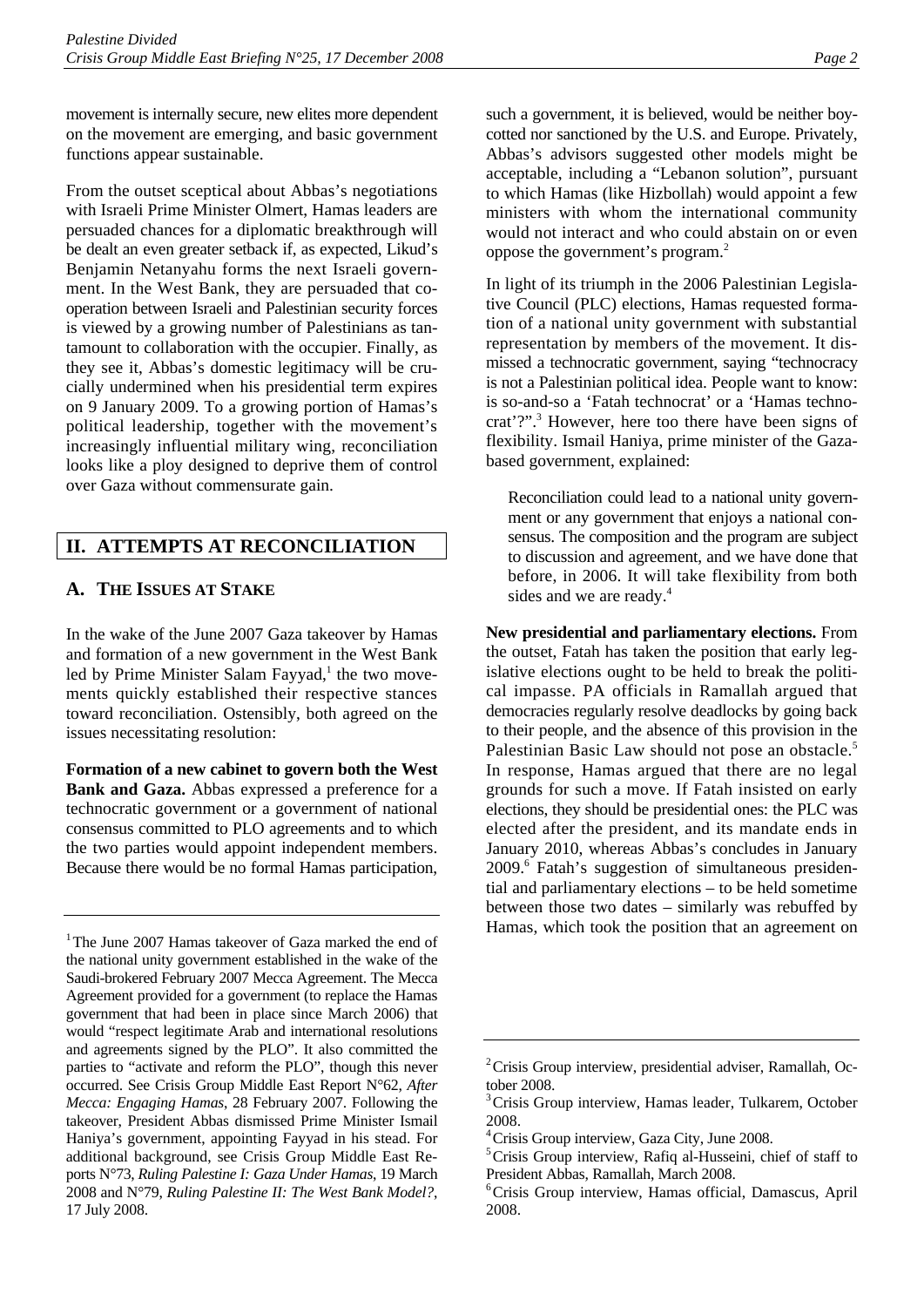elections should be part of a comprehensive reconciliation package.<sup>7</sup>

As the crisis escalated, Hamas has insisted more pointedly that Abbas's term must end on 9 January 2009 pursuant to Article 36 of the amended (2005) Basic Law. At that point, and pending new elections, it contends that the president's powers and duties must revert to the PLC speaker (and Hamas member) Abd al-Aziz Dweik, pursuant to Article 37 of the Basic Law (2003).<sup>8</sup> Abbas and his advisors argue instead that Article 111 of the 2005 election law provides for simultaneous legislative and presidential elections and thus his presidential term extends to January 2010.<sup>9</sup> For the most part, such legal considerations have been marginal in the current political context. In the words of an Abbas adviser, "the January deadline is not a sword above our necks, since this is a political, not legal, issue".10 Still, worried about a legitimacy crisis after 9 January, Abbas and his aides have pressed for Arab and other countries to endorse an extension of the president's mandate. $^{11}$ 

**Restructuring and professionalisation of security forces.** Said Siyam, minister of interior in the Gazabased government, summed up the challenge in ways Fatah officials would find hard to dispute:

We need to do a number of things: first, establish clear parameters for the operation of the security services; secondly, recruit individuals who are honest and qualified and competent regardless of their political affiliation; thirdly, define the jurisdiction and the mandates of the services; fourthly, design a mechanism to oversee the restructuring; and fifthly, impose sanctions for abuses and political interventions.<sup>12</sup>

The two sides agree that security forces ultimately should be structured along three branches – civil police, intelligence and external border protection – and that at least some of the routed Fatah forces will return to service in Gaza.<sup>13</sup> Such general principles aside, Fatah and Hamas have starkly different visions of who ultimately will bear arms and how security reform should be carried out. Fatah stresses that all militias – including Hamas's military wing, the 'Izz al-Din al-Qassam Brigades – must be dismantled and that an "Arab or Egyptian force should be dispatched to Gaza, to be in charge of security until the restruc-

**PLO reform.** In 2005 the thirteen factions meeting in Cairo agreed to expand PLO membership to all Palestinian parties and movements. But that is as far as they went. Advisers to Abbas privately vowed that Hamas would never gain a foothold in the organisation, while the Islamists saw it as the ultimate prize, "the outer perimeter that protects the Palestinian cause; the guarantee that the PA and factions will neither deviate nor surrender".<sup>16</sup> Fatah officials claimed that membership in the PLO entailed acceptance of its charter and prior

"to help with the restructuring".<sup>15</sup>

turing of the new services is complete".<sup>14</sup> Hamas officials insist that any restructuring must apply both to Gaza and the West Bank (thereby calling into question the U.S.-sponsored retraining of PA forces); that the Qassam Brigades are a resistance force that must remain intact; and that no foreign troops, Arab or otherwise, should be deployed. They agree only to the presence of observers or experts from Arab countries

<sup>&</sup>lt;sup>7</sup> Crisis Group interview, senior Hamas leader, Gaza City, October 2008.

<sup>&</sup>lt;sup>8</sup> The West Bank-based Dweik currently is detained by Israel. Until mid-December, Hamas officials insisted that his Gazabased deputy, Ahmad Bahar, would assume the role in his stead, but as of late, they appear to have changed their position and now tend against transferring the title to Bahar.

<sup>&</sup>lt;sup>9</sup> Many independent legal opinions consider Abbas's position to be tenuous insofar as it elevates the electoral law over the Basic Law, the de facto Palestinian constitution. For a collec-

tion of analyses, see www.palestinianbasiclaw.org.<br><sup>10</sup>Crisis Group interview, presidential adviser, Ramallah, October 2008.

<sup>&</sup>lt;sup>11</sup> According to both U.S. and Syrian sources, U.S. Secretary of State Rice asked her Syrian counterpart for Damascus's assistance in extending Abbas's mandate and limiting Hamas's objections. Crisis Group interviews, U.S. and Syrian officials, Washington, Damascus, November 2008.

<sup>&</sup>lt;sup>12</sup> Crisis Group interview, Gaza City, June 2008.

<sup>&</sup>lt;sup>13</sup> Crisis Group interviews, West Bank and Gaza security chiefs, March and June 2008. A Hamas security official suggested that immediately upon a reconciliation agreement, some former Fatah commanders and officers in Gaza could be integrated. Crisis Group interview, security chief, Gaza City, June 2008. All Gaza leaders agree, however, that integration does not mean return to the status quo ante: "Nobody is contemplating a return of the security services controlled by criminals that were operating in Gaza before June 2007. We are not going to go back to where we were. It will be impossible to restructure in the presence of the old security clique". Crisis Group interview, Said al-Siyam, Gaza interior minister, Gaza City, June 2008.

<sup>&</sup>lt;sup>14</sup>Mahmoud Abbas, Al-Arabiya television, 28 August 2008. Also Crisis Group interviews, PA security officials, Ramallah, March, June, October 2008.

<sup>&</sup>lt;sup>15</sup> Crisis Group interviews, Hamas leader, West Bank, June 2008; Qassam Brigades leader, Gaza City, August 2008. In objecting to the presence of foreign forces, a Hamas leader asked, "who would the forces protect in the event of a clash? Palestinian citizens or the occupation?" Crisis Group interview, Tulkarem, October 2008.

<sup>&</sup>lt;sup>16</sup>Crisis Group interview, senior Hamas leader, Gaza City, June 2008.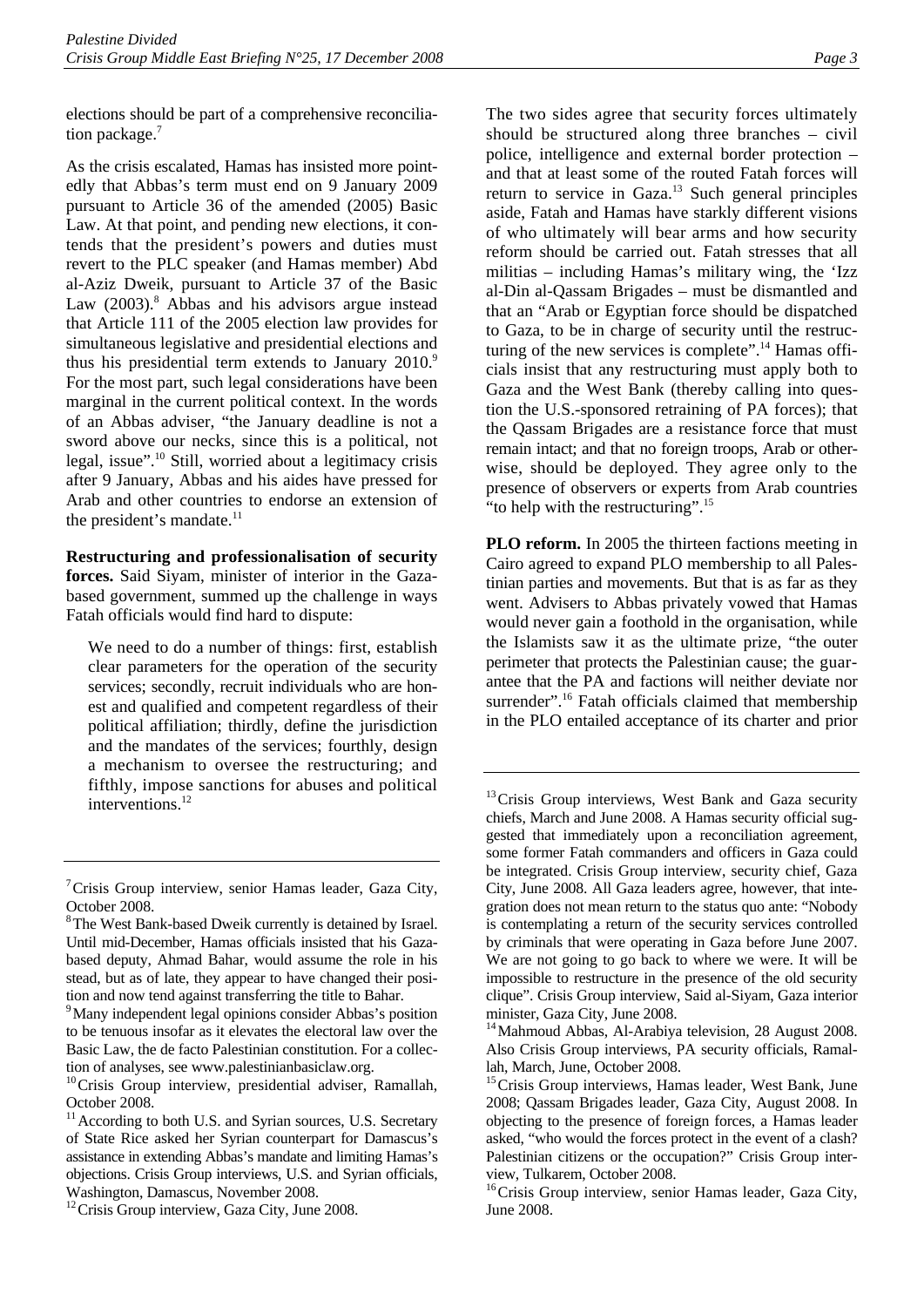agreements, something they knew Hamas could not accept. A senior PLO leader put it this way,

Hamas is not applying to join the PLO; it wants to take it over. Hamas leaders want the legitimacy that the PLO would confer upon them, without the PLO's content or leadership. They are asking to join an organization whose goals, policy and charter they oppose. Their solution to this apparent dilemma is to require the PLO to change in order to suit them. This is not joining – this is a hostile takeover! We will not let this happen. If Hamas wants to join, it has to buy an entry ticket, that is, to embrace the PLO charter and accept its decisions.<sup>17</sup>

For Hamas, opening up the PLO to the Islamist movements – itself and Islamic Jihad – should not be predicated on acceptance of its charter or commitments, since "it is up to the Palestinian people to decide which orientation they give to this program. No limits or constraints should or can be put on which program the people choose".<sup>18</sup>

Further complicating reconciliation efforts were differing perspectives on the prerequisites for dialogue. When Abbas set out his position after the takeover, he insisted on a return to the status quo ante in Gaza, by which he meant restoration of security and presidential installations to their pre-takeover occupants, as well as a formal Hamas apology and accountability for those who engaged in violent acts. The Islamists, for their part, called for unconditional talks. On one thing both sides agreed: any agreement "must address the real issues"<sup>19</sup> in detail rather than in the general terms of the 2005 Cairo Agreement or the 2007 Mecca Agreement.<sup>20</sup> Beyond that, discord over specific solutions masks competing aspirations to dominate the national movement.

## **B. RECONCILIATION, OR WAGING WAR BY OTHER MEANS**

The flurry of internal and regional attempts to broker a deal has produced little other than additional recrimination and distrust. Initially, Fatah and Hamas representatives held informal contacts which, tolerated but not sanctioned by their respective leaderships, led no-

where.<sup>21</sup> Civil society organisations and smaller political parties drafted their own initiatives, $22$  but as PLC member and former presidential candidate Mustafa Barghouti – the author of one such proposal – explained:

All of these initiatives are similar. The real question is whether there is political will on the part of Hamas and Fatah to end the internal split. The problem is not one of texts, ideas or solutions. It is whether the parties are reconciled to the idea that no Palestinian faction alone can lead the Palestinian liberation movement. $23$ 

Good will aside, such efforts lacked several key requirements for success. These included the ability to provide financial incentives, exert political pressure and guarantee implementation. Echoing a view heard within Fatah as well, a Hamas leader said of such civil society efforts, "they are a waste of time. We don't need ideas about how to do it. What we need is a state with political leverage that can protect and back an agreement".24

States, too, tried to step in but to little avail, falling victim to intra-regional rivalry and, more so, an increasingly entrenched Palestinian divide. In one case after another, the rival Palestinian parties welcomed reconciliation attempts in a way that almost guaranteed their failure. The collapse of the Mecca Agreement put a damper on subsequent reconciliation attempts, particularly by their broker, Saudi Arabia.<sup>25</sup> Riyadh felt it had taken a risk by pushing for the deal in the face of U.S. displeasure, only to be betrayed by both sides. Deeply disappointed by the unreliability of the Palestinian parties, $26$  the Saudi government refused to resurrect its initiative or otherwise intervene.<sup>27</sup> Nor did other traditional mediators such as Egypt at first take

<sup>&</sup>lt;sup>17</sup>Crisis Group interview, PLO leader, Ramallah, June 2008.<br><sup>18</sup>Crisis Group interview, senior Hamas leader, Gaza City,

June 2008.

<sup>&</sup>lt;sup>19</sup> Crisis Group interviews, Hamas and Fatah leaders, Cairo, February 2008; Ramallah, March 2008; and Gaza City, June 2008.

<sup>20</sup>See Crisis Group Report, *After Mecca*, op. cit.

<sup>&</sup>lt;sup>21</sup> Crisis Group interviews Hamas and Fatah leaders, Cairo, July and December 2007; Gaza City, June 2008; and Ramallah, March and June 2008. These channels explored options for, and clarified the requirements of, reconciliation but never achieved the status of a back channel.

 $22$ These included the Democratic Front for the Liberation of Palestine and the Popular Front for the Liberation of Palestine, Palestine Forum, the "Palestinian Initiative", the "Private Sector Initiative", the "Call for Palestine", the "Central Council Initiative" and the "Popular Campaign for National Reconciliation". See also "Eight factions and public figures propose a political initiative to regain unity", *Al-Hayat*, 11 April 2008.

<sup>23</sup>Crisis Group interview, Mustafa Barghouti, Gaza City, November 2008.<br><sup>24</sup> Crisis Group interview, Gaza City, June 2008.

<sup>&</sup>lt;sup>25</sup> See Crisis Group Middle East Reports N°68, After Gaza, 2 August 2007; and *After Mecca*, op. cit.<br><sup>26</sup>Crisis Group interview, Arab official, Cairo, January 2008.<br><sup>27</sup>Crisis Group interview, Saudi official, December 2007.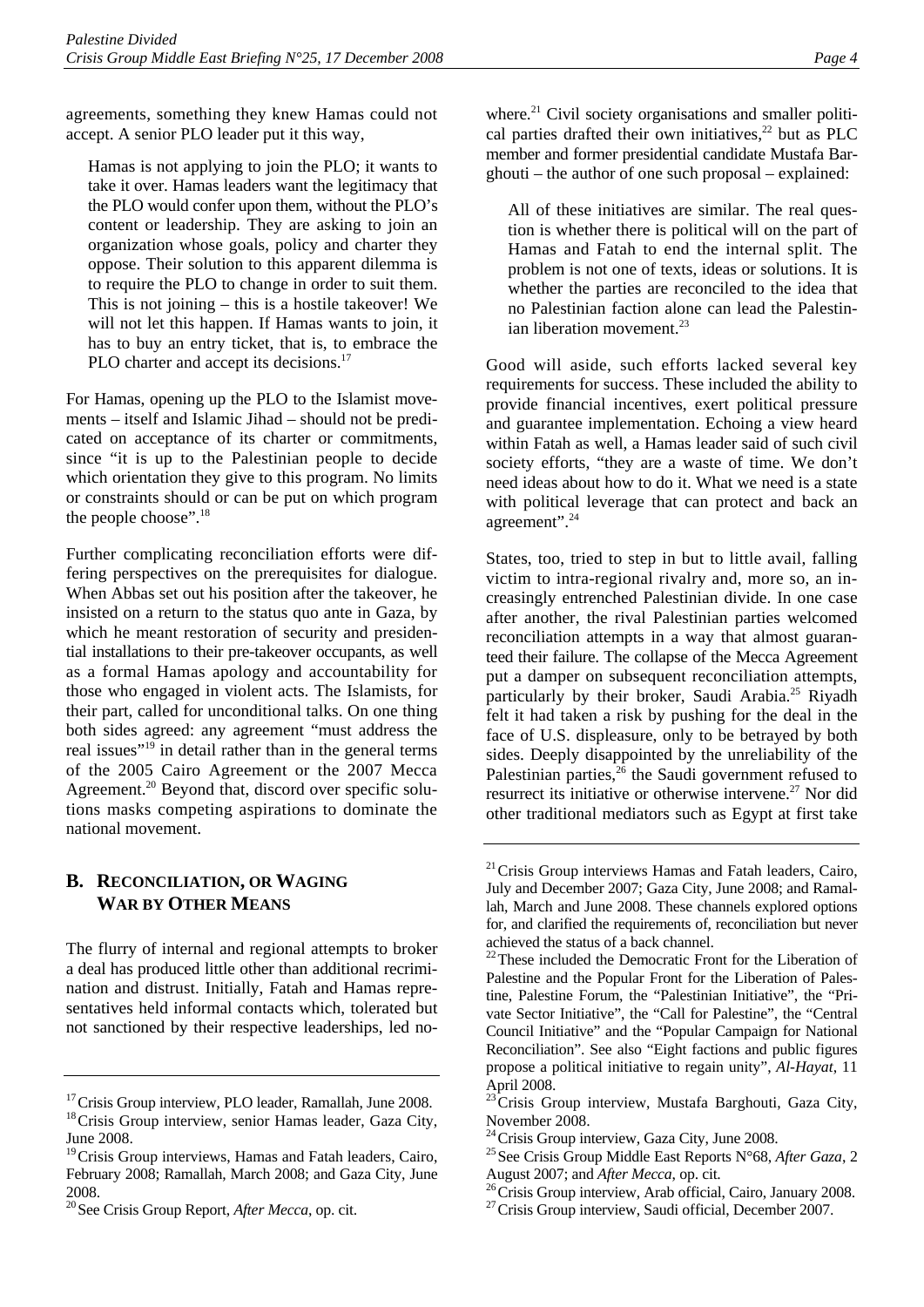up the task, fearing that reconciliation could jeopardise Israeli-Palestinian negotiations<sup>28</sup> and determined not to do anything that might strengthen Hamas and, by extension, their own domestic Islamist oppositions.

In March 2008, the president of Yemen, Ali Abdullah Salih, offered to mediate. His initiative involved restoring the status quo ante in Gaza, resuming national dialogue, forming a national unity government and creating an Arab League commission to ensure implementation of these steps. Both parties accepted his invitation to talks, but each with its own spin. For Abbas, who opposed a unity government, the Yemeni initiative's key provision was its first: "to return to the situation reigning in Gaza prior to 13 June 2007". He took this as tantamount to reiterating his precondition. Hamas expressed willingness to discuss the initiative but did not endorse it in its entirety, choosing to interpret its terms as a menu of items for discussion rather than as clear-cut requirements for a deal.<sup>29</sup> The two delegations met in March 2008, reaching what became known as the Sanaa Declaration:

We, the representatives of Fatah and Hamas, agree to the Yemeni initiative as a framework to resume dialogue between the two movements to return the Palestinian situation to what it was before the Gaza incidents.

The declaration was signed by Azzam al-Ahmad, head of the Fatah delegation and parliamentary bloc with-

<sup>29</sup> One of Abbas's advisers said he had accepted the invitation – despite opposing the concept of a national unity government – insofar as it appeared to establish as a precondition Hamas's relinquishing control over Gaza, which he doubted it would do. Crisis Group interview, February 2008. Hamas also reluctantly accepted the Yemeni initiative despite its call for a return to the status quo ante in Gaza and early elections, but only after making clear it saw these as items to be discussed rather than preconditions for negotiations. In the words of Sami Abu Zuhri, a Hamas spokesman, "we accept to discuss all the points stated in the Yemeni initiative openly on the dialogue table.…The Yemeni initiative did not talk about preconditions, but it listed items or points for dialogue, and we're willing to discuss them". Reuters, 18 March 2008.

out Abbas's explicit authorisation. Uproar ensued in Ramallah. The statement implied that dialogue could begin prior to a return to the status quo ante and defined "return" to encompass the "Palestinian situation" as a whole. This could be taken to mean annulment of what had occurred in the West Bank as well, namely the set of measures taken by Fayyad.<sup>30</sup> Abbas's advisors immediately issued a clarification, in effect burying the Sanaa Declaration. The internal Fatah squabbling was broadcast live on Al Jazeera.

After Qatar successfully mediated an end to Lebanon's eighteen-month-old political crisis, many – including the Yemeni president as well as Hamas and Fatah representatives – called on Doha to try to mend the Palestinian rift. $31$  When Qatar expressed interest, Egypt, irritated by the growing diplomatic influence of the small Gulf state, pre-emptively announced its intention to host a Palestinian national dialogue.<sup>32</sup> Three more months passed before that effort got underway**.**

In the meantime, as the one-year anniversary of the takeover loomed, Abbas launched his own initiative, calling on 4 June 2008 for national dialogue to "implement the Yemeni initiative" and "end the internal split".<sup>33</sup> Hinting at a measure of flexibility, he dropped mention of preconditions, saying instead the Yemeni initiative should serve as a basis for the talks. But although the president's advisers publicly portrayed the invitation as a gesture to help end the Gaza siege, their private commentary left little doubt it was not an expression of generosity. A Fatah leader in Ramallah explained:

We saw that our talk of "preconditions" was hurting us publicly because it made us look like we did not want reconciliation. We didn't want our own people, and Arabs more generally, to blame us for being obstructionist. So we dropped the talk about "apology" and "reversing the situation" and "evacuation

<sup>&</sup>lt;sup>28</sup>Renewed Israeli-Palestinian negotiations were officially launched in Annapolis, Maryland in November 2007, with the goal of concluding a final status agreement by the end of 2008. See Crisis Group Middle East Briefing N°22, *The Israeli-Palestinian Conflict: Annapolis and After*, 20 November 2007. "Abbas cannot be pressured into reconciliation with Hamas as long as his negotiations with Olmert continue. These negotiations will fail, because Israel is not prepared to make the necessary concessions. And we don't want Israel to use reconciliation between Abbas and Hamas as a pretext to exonerate itself from that failure". Crisis Group interview, senior Arab official, Cairo, March 2008.

<sup>&</sup>lt;sup>30</sup>Azzam al-Ahmad explained that although he had been in frequent contact with Abbas over the course of the negotiations, he could not reach him when called upon to sign the final text. "Given that the declaration was within the boundaries of my mandate as discussed with Abbas, I went ahead and signed". Crisis Group interview, Ramallah, 17 April 2008. A presidential adviser disputed this account, contending that al-Ahmad exceeded his remit. Crisis Group interview, Ramallah, June 2008.

<sup>&</sup>lt;sup>31</sup> See Reuters, 25 May 2008 and Associated Press, 13 July 2008; Crisis Group interviews, PA officials, Ramallah, June 2008.

 $32$  Crisis Group interview, Egyptian official, Cairo, June 2008.  $33$  Abbas speech, 4 June 2008.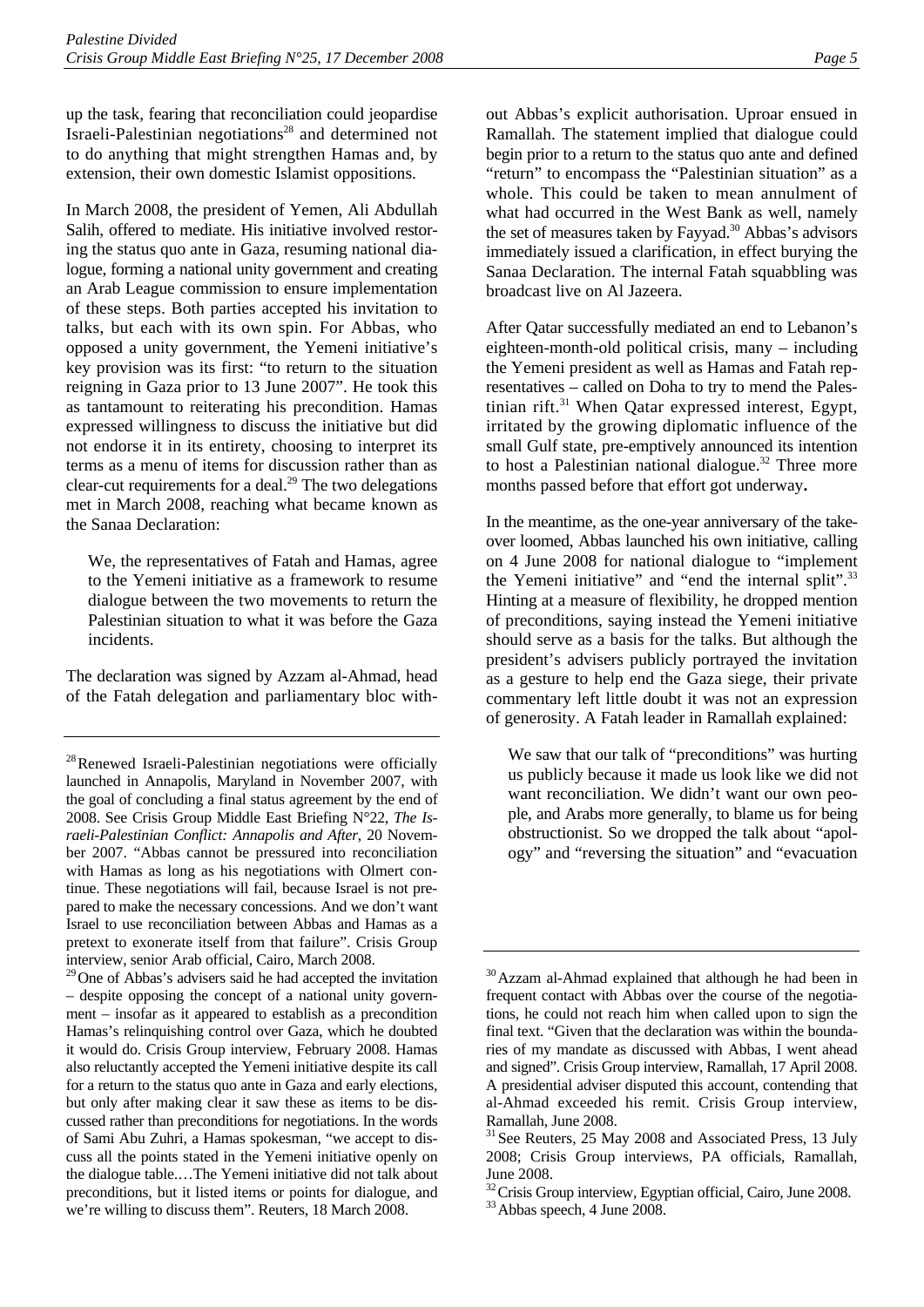of headquarters" and substituted the term "basis" of cooperation instead.34

Another PA official further explained Abbas's motive: "We will make Hamas a more generous offer than before, which it will still reject since it doesn't want unity. This will allow us to blame it for the failure and take stronger measures against Hamas in the West Bank. We cannot simply sit and wait".<sup>35</sup>

The latest and at first blush most serious attempt came from Egypt, whose mediation efforts resumed following Abbas's initiative. Publicly, Egypt's goal was to prepare a paper that would be presented to all factions and endorsed by the Arab League; privately, officials made clear they believed Hamas would reject it and then be singled out as responsible for the breakdown.36 From then on, Hamas – fearful that Cairo and Abbas were jointly seeking to corner it – pursued three simultaneous objectives: to improve the Egyptian document as much as possible; $3^7$  ensure that the Islamists were not isolated in the Palestinian arena; and prevent a consensual Arab position fingering the Islamists.

As to the first, Hamas raised a series of objections and obtained only partial satisfaction. $38$  As to the second, several other factions – including Islamic Jihad and members of the Popular Front for the Liberation of Palestine – agreed with some Hamas objections and, more generally, its contention that the Egyptian document ought to be discussed among Palestinians rather than imposed from outside. And as for the third, Hamas felt confident that a number of Arab countries, including Qatar, Syria, Yemen, Sudan and Algeria, would object to any singling out of the Islamists.<sup>39</sup>

On 8 November**,** Hamas announced it would boycott the Egyptian-hosted meeting at which the plan was to be approved. In doing so, the movement cited the PA's campaign of arrests against Islamist militants in the West Bank, taking particular umbrage at Abbas's claim that there were no political prisoners.<sup>40</sup> The complaint no doubt was genuine.<sup>41</sup> The arrest campaign escalated markedly in the weeks leading up to the would-be 10 November meeting.42 A West Bank Islamist declared that dialogue under such conditions was impossible: "The PA is turning the most moderate wing of the

<sup>&</sup>lt;sup>34</sup> Crisis Group interview, Fatah leader, Ramallah, September 2008.

<sup>&</sup>lt;sup>35</sup>Crisis Group interview, PA official, Ramallah, June 2008. For its part, Hamas saw Abbas's announcement as an admission that peace talks with Israel were foundering and that Fatah, therefore, needed to show interest in unity. A Hamas leader in Gaza said, "we don't want to portray this opportunity for national reconciliation as a sign of Abbas's failure or weakness after his bids were proved wrong. We could say 'We told you so', but we won't. Abbas is bankrupt and has nothing to offer. But we will be responsible, and we will act to protect the unity of the Palestinian territory. However, if they make it too difficult, then we don't have to reconcile with them". Crisis Group interview, Hamas leader, Gaza City, 5 June 2008. Some Fatah officials echoed this sentiment: "Abbas is not bent on reconciliation, but he needs a national dialogue because he finally realised there will be no political settlement with Israel". Crisis Group interview, Gaza City, 6 June 2008.

<sup>&</sup>lt;sup>36</sup> Crisis Group interview, U.S. and Arab officials, New York, September-October 2008.

 $37$ The document provided for a government of national consensus that would lift the siege; security reform on the basis of "professional and patriotic principles"; simultaneous presidential and legislative elections; and the "development and revitalisation of the PLO". The document also specified that resistance was legitimate "within the framework of national accord" and provided for the extension of the ceasefire after its expiration (19 December). Detailed solutions for each issue were to be worked out in committees after the document itself was endorsed by a joint factional meeting.

<sup>&</sup>lt;sup>38</sup>Hamas was especially opposed to the document's provision for simultaneous presidential and legislative elections. Crisis Group interview, Hamas leader, Gaza City, June 2008. Hamas also rejected inclusion of matters pertaining to the "conflict with the occupation" (that is, resistance and ceasefire) in the reconciliation document; insisted that changes on the ground take place simultaneously in the West Bank and Gaza; and maintained that all outstanding issues be treated as a single package, agreed upon in its entirety before final endorsement. "Memorandum about the Palestinian Dialogue that was supposed to take place in Cairo from 9 to 11 November 2008", on file with Crisis Group.

<sup>&</sup>lt;sup>39</sup> Crisis Group interview, Hamas leader, Damascus, October 2008.

 $40$  Copy of speech obtained by Crisis Group. During a speech on the anniversary of Yasser Arafat's death, Abbas said the PA only held "those accused of weapons possession and illegally raising money". Hamas claims it was insulted by the implication that "we are all criminals". Crisis Group interview, Hamas leader, Gaza City, November 2008. Hamas was particularly offended by the fact that on the day of Abbas's speech, the PA arrested Rifat Nasif, a West Bank Hamas spokesman who recently had been released from an Israeli jail. Crisis Group interview, Hamas PLC representative, West Bank, November 2008.

<sup>41</sup>On 14 November 2008, a group of human rights organisations placed advertisements in the Palestinian dailies *Al-Quds*, *Al-Hayat Al-Jadida* and *Al-Ayyam*: "The national authority, the caretaker government and the dismissed government deny the existence of any political prisoners, but human rights organisations have information and documentation that confirm the untruth of these official declarations".

<sup>&</sup>lt;sup>42</sup> Crisis Group interviews, human rights activists, Ramallah, November 2008. For additional details about the campaign, see Section III.A.2 below.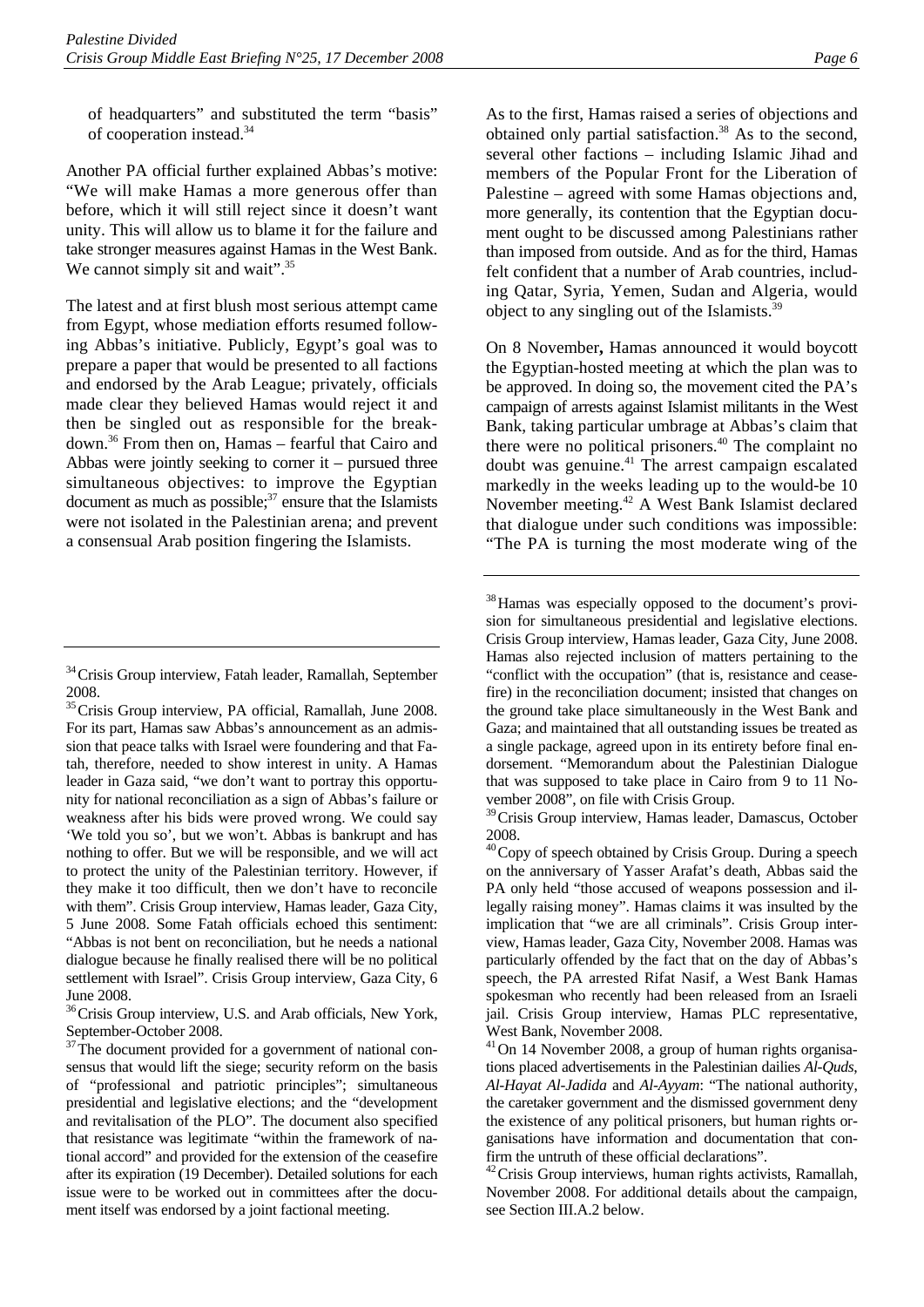Hamas [that is the West Bank] into the most extreme".<sup>43</sup> But the charge nonetheless had the feel of a convenient pretext designed to find a way out of the talks. In subsequent days, Hamas listed other complaints, including that Abbas was to be treated as a head of state rather than a participant in the talks and that West Bank Hamas members could not attend.44 As further discussed below, Hamas's calculation was simple: it had less to lose by scuttling the talks than by facing pressure to accept unsatisfactory terms once seated at the table.

Abbas and his colleagues were quick to react. Seeking to defuse the looming 9 January legitimacy crisis, the PLO Central Council on 23 November elected Abbas "President of Palestine", a post that had remained vacant since Arafat's death. $45$  He thereby reinforced his "presidential" credentials by having them depend not solely on the PA but rather flow from the supreme Palestinian body, the PLO. Nor did Egypt ignore the snub, arresting Hamas members and their families who passed through the Rafah crossing in the wake of the movement's refusal to attend the Cairo meeting.<sup>46</sup>

On 26 November, the Arab League met and assessed the state of inter-Palestinian relations. The outcome offered a little bit for everyone, arguably more to Abbas. To the president's satisfaction, the ministers asked him to continue in his duties until simultaneous parliamentary and presidential elections could be held. $^{47}$  This was a direct rebuke to Hamas's challenge to Abbas's legitimacy, made all the more stinging by the fact that it was unanimously endorsed, including by Syria. A Syrian official said:

We believe it is important not to allow a vacuum to develop within the PA. We disagreed with Hamas in this respect. But we don't represent Hamas; rather, we seek to defend our conception of Palestinian interests. If Hamas leaders stopped to think, they would see their own interests in this; unfortunately they operate under pressure from the daily attacks they face.<sup>48</sup>

At the same time, in a gesture to Hamas, the League refrained from blaming it for responsibility for the dialogue's failure.<sup>49</sup> The movement welcomed that, while dismissing the Arab League's endorsement of Abbas's continued tenure on the grounds that "they have no right to extend Abu Mazen, and no country or countries can extend him if that goes against the Basic Law".<sup>50</sup>

After the failure of the Cairo talks, Abbas announced that if a national dialogue were not started by the end of 2008, he would call for simultaneous legislative and presidential elections in early 2009. After Hamas categorically rejected the idea, some advisers threatened to proceed with polls in the West Bank alone, in which case they almost certainly would be boycotted by Hamas.<sup>51</sup> Defended by some within Fatah,<sup>52</sup> the idea of West Bank-only elections was dismissed by others.

52On 24 November presidential adviser Nimr Hammad said, "if Hamas forcibly prevents them preparing for elections in Gaza, this is not going to stop the elections from being held. We will hold the elections in the West Bank, and Hamas would be responsible for preventing the elections in Gaza". Reuters, 24 November 2008. Hammad is not alone within Fatah. Others support the organisation of West Bank-only elections as a means of taking the so-called legitimacy card away from Hamas. One local leader said, "for the past three years, Hamas has been extorting Abbas and the Palestinian people by claiming legitimacy and vetoing elections as a way out of the impasse. Today the West Bank and Gaza are in an exceptional situation. Sometimes you need to use the *kayy* [a technique of traditional Arab medicine in which the flesh is cauterised with a hot iron rod] to stop this extortion. Every attempt to meet them halfway results in their raising

<sup>&</sup>lt;sup>43</sup> Crisis Group interview, former cabinet minister, West Bank, November 2008.

<sup>44</sup> Israel refused to let Palestinian politicians in the West Bank from various factions join their respective delegations to Cairo, including members of Hamas, Popular Front for the Liberation of Palestine, Democratic Front for the Liberation of Palestine and Islamic Jihad.

<sup>&</sup>lt;sup>45</sup> After the vote, Lebanon recognised the State of Palestine, which it did not when Yasser Arafat declared independence in 1988. Ramallah interprets this as an indication of its regional strength. Crisis Group interview, presidential adviser, Ramallah, 29 November 2008.

<sup>46</sup>A Hamas official claimed that Egypt detained thirteen of the movement's leaders and family members, including the head of the Hamas bloc in the northern Gaza Strip and the brother of Mushir al-Masri, a Hamas legislator and spokesman, as well as a four-year-old girl. All were quickly released, except for three men, held for several weeks and, they claim, beaten and ill-treated. Crisis Group interview, Hamas leader, Gaza City, December 2008.

<sup>47</sup>Crisis Group interview, presidential adviser, Ramallah, 29 November 2008.

<sup>48</sup>Crisis Group interview, Syrian official, Damascus, December 2008.

<sup>&</sup>lt;sup>49</sup>On this, the Syrian official said, "we reject the idea of a dialogue designed in such a way to blame Hamas for its failure". Ibid.

 $50$ Crisis Group interview, senior Hamas leader, Gaza City, 30 November 2008. He also complained that the Arab League recognised the PLO and PLC as legitimate but not the Gazabased government.

<sup>&</sup>lt;sup>51</sup> Reuters, 24 November 2008. The Fatah election plan does not include municipalities and local councils. Instead, the PA plans to replace local government units in the West Bank controlled by Hamas, upon expiration of their elected terms, with PA-appointed committees. Crisis Group interview, PA official, Ramallah, December 2008.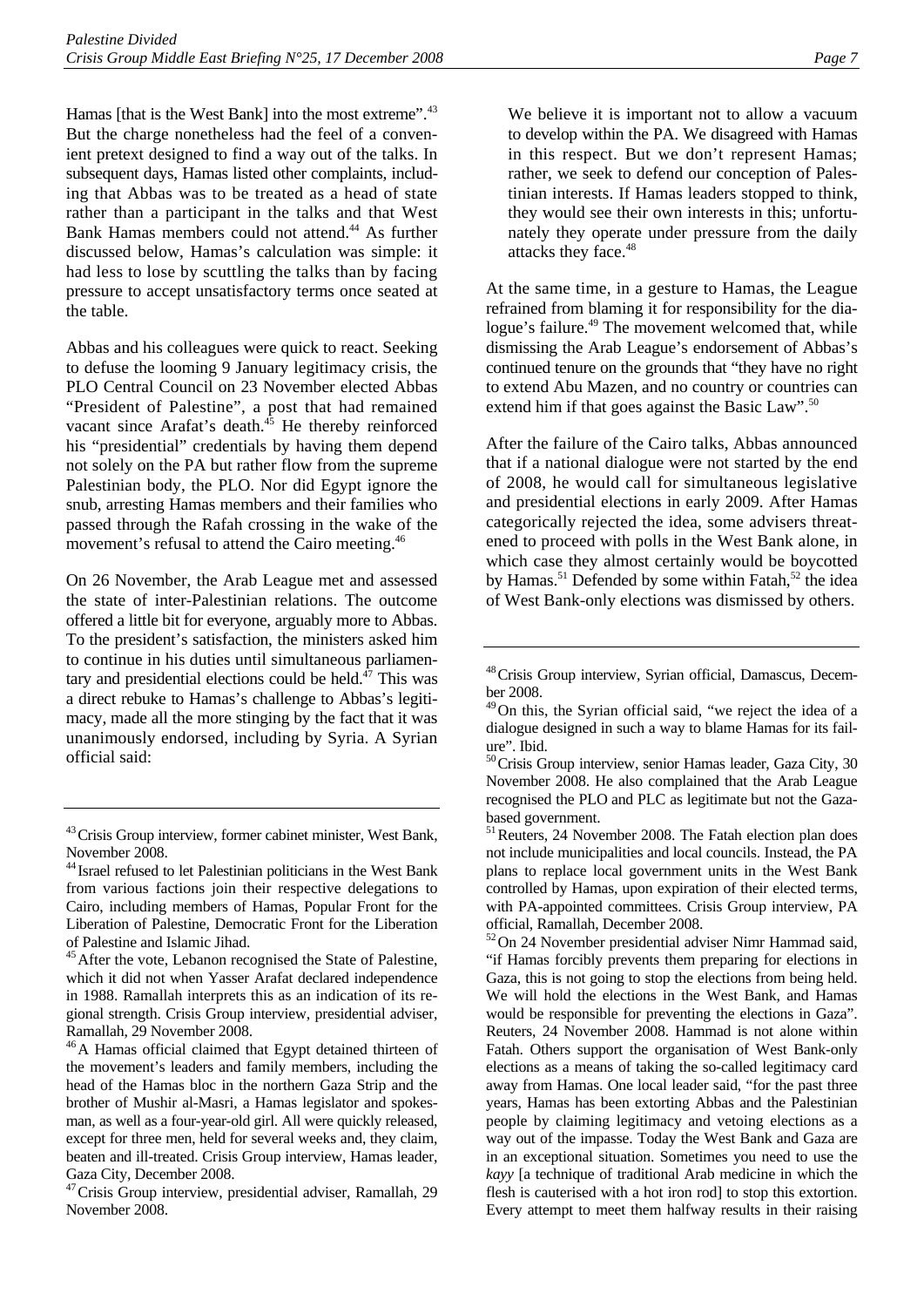The point is to show our seriousness and gain popular support by demonstrating we are prepared to have elections. But you cannot conduct elections if Hamas is opposed. For that matter you cannot hold elections if Islamic Jihad is opposed: all it takes is a couple Molotov cocktails to sabotage them.<sup>53</sup>

#### **III. WHO'S AFRAID OF RECONCILIATION?**

#### **A. THE VIEW FROM THE PRESIDENCY**

#### **1. Improving the West Bank; talking peace with Israel; fortifying international legitimacy**

Over the past year and a half, President Abbas's approach to reconciliation may have shifted in form, but not in substance. From the outset, his advisers were persuaded they should temporise and achieve success on various fronts – eg, negotiations with Israel, improving conditions in the West Bank and/or strengthening his international legitimacy – prior to engaging Hamas. As one of them put it, "Hamas will give nothing to Abbas under the current circumstances. The president needs to strengthen his position through tangible achievement in order to guarantee a fruitful dialogue".<sup>54</sup> To negotiate in a position of inferiority "will only improve Hamas's standing both regionally and internationally".<sup>55</sup> Therein lies in part the genesis of his position that talks needed to be preceded by restoration of Gaza's status quo ante*.* As time passed, the insistence on preconditions began to cost him public support. His demands were thus reframed as negotiating goals rather than prerequisites.

The strategy has met with mixed success. As seen, Abbas continues to enjoy strong regional and international backing; indeed, some Palestinians refer to external support as his principal currency. As one analyst quipped, "this is a government of international consensus, not national consensus".<sup>56</sup> Egypt remains his steadfast ally; after Hamas boycotted the Cairo talks, the foreign minister openly blamed the Islamists' "lack of enthusiasm for reconciliation".57 Saudi Arabia, which once sought to be viewed as a neutral mediator, has tilted in his favour.<sup>58</sup> As seen, even Syria, which plays host to Hamas's exiled leadership and has at best erratic relations with Fatah, joined the consensus position, at least on the narrow issue of Abbas's presidency.<sup>59</sup>

PA officials express confidence that pressure on Hamas from Arab countries will produce results. A presidential adviser said, "if Saudi Arabia, Egypt, Jordan, Syria and Qatar want something, it will happen".<sup>60</sup> Among forms of pressure, Egypt can bar Hamas officials from exiting  $Gaza^{61}$  or further crack down on the tunnels

<sup>58</sup>The most recent and, from Hamas's standpoint, damaging example, occurred when Saudi Arabia coordinated with the PA rather than Hamas the granting of visas to Gazans hoping to undertake the *hajj* to Mecca. As a result, Saudi Arabia allocated slots to people chosen by the president's office rather than to Gazans who had registered six months earlier. Hamas barred exit to those selected by the presidency and, according to reports that Crisis Group could not independently confirm, beat some of the 150 pilgrims who attempted to make their way to the Rafah crossing in defiance of the government ban. Crisis Group interviews, tour operators and would-be pilgrims, Gaza City and Khan Yunis, December 2008. A senior Hamas official said, "Saudi Arabia and Abbas are exercising religious pressure on our movement. This will not be allowed". Crisis Group interview, Gaza, 3 December 2008. Israeli officials commented that there had been a real change in Arab attitudes. "Hamas's regional isolation is, for the first time, having an effect. Saudi Arabia did not provide Hamas with its desired *hajj* visas". Crisis Group interview, Jerusalem, December 2008.

<sup>59</sup> Even as Syrian officials supported Abbas in this respect and criticised Hamas's Gaza takeover – "we openly disagreed with the coup d'état in Gaza, but it serves no purpose to brood about this forever", Crisis Group interview, Syrian official, Damascus, December 2008 – they questioned his election as "president of the State of Palestine", asking "where is this state? Is this really the time to play such games?" Ibid. During the November 2008 Arab League summit, Foreign Minister Muallem rebuked Palestinian negotiator Saeb Erekat, who had described Hamas as part of the opposition: "How can you say that? They have the majority in parliament". Ibid.

 $60$ Crisis Group interview, presidential adviser, Ramallah, 29 November 2008.

<sup>61</sup> Just days before the 10 November meeting was to convene in Cairo, Egypt refused to let a delegation of Hamas parliamen-

the ceiling of demands". He admitted that elections in the West Bank only, boycotted by an opposition many of whose members sit in jail, would enjoy neither consensus nor credibility. "But still they will undermine Hamas's claim to legitimacy and strengthen Abu Mazen's hand in future dialogue". Crisis Group interview, Fatah leader, Nablus, 28 November 2008.

<sup>53</sup>Crisis Group interview, presidential adviser, Ramallah, 29 November 2008.

<sup>54</sup>Crisis Group interview, presidential adviser, Ramallah, March 2008.

<sup>55</sup> Crisis Group interviews, presidential advisers, Cairo, 16 January 2008.

<sup>56</sup>Crisis Group interview, Palestinian analyst, Ramallah, August 2008.

<sup>57</sup>Quoted in *Jordan Times*, 5 December 2008. The head of the Egyptian parliament's foreign relations committee went further, saying, "Egypt will not accept the establishment of an Islamic emirate along the eastern borders". Quoted in *Al-*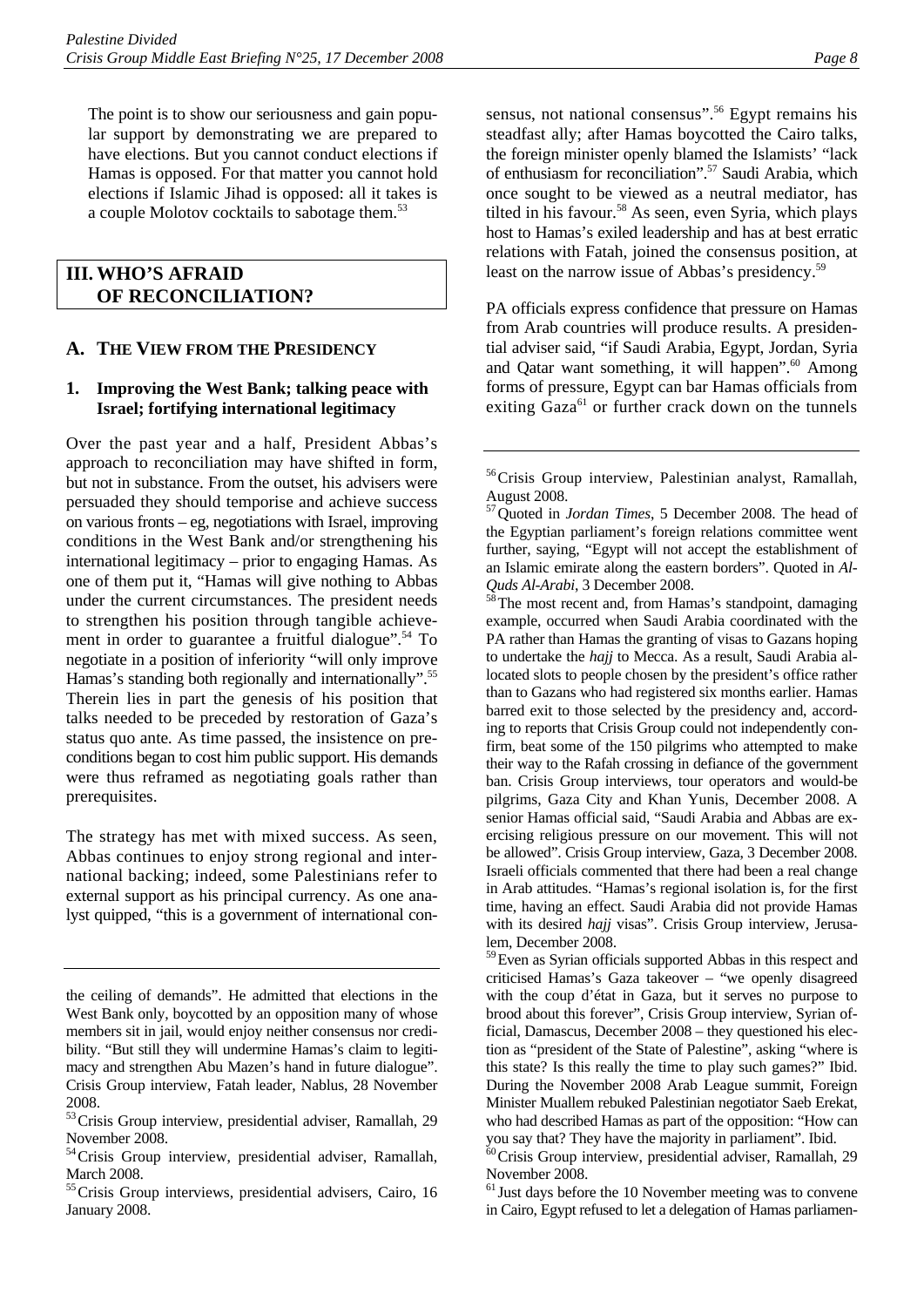between its territory and Gaza.<sup>62</sup> Arab nations also can influence the domestic scene, for example by denying recognition to a Hamas-appointed president after Abbas's term expires on 9 January 2009.<sup>63</sup>

In the West Bank, the PA has continued efforts to improve lives of ordinary Palestinians. The emphasis has been security. After years of chaos, order – and to an increasing but lesser extent law – is being restored. Nablus, Jenin and, most recently, Hebron have witnessed prolonged and organised surges of PA security forces facilitated by U.S.- and European-sponsored training programs; other cities have seen increases as well, albeit of a more temporary nature.<sup>64</sup> As a general matter, crime is in decline while, mainly as a result of PA-brokered amnesty understandings with Israel, Fatah-backed militias have been dismantled.<sup>65</sup> Intelligence collection has also markedly improved, thereby addressing a key shortcoming of the early stages of the security rollout.66 Palestinians of virtually all political tendencies

 $62$  In the weeks following Hamas's refusal to attend the dialogue, Egypt closed 40 tunnels in what Hamas interpreted as a show of displeasure. Crisis Group interview, Hamas leader, Gaza City, November 2008.

<sup>66</sup> Crisis Group interview, Palestinian security official, Ramallah, October 2008.

praise the improvements and, nearly universally, cite it as the PA's most significant achievement. $67$ 

So far, the PA security campaign, while acknowledged and applauded by Israel, has not convinced it to significantly lift movement restrictions. Israel has taken some noteworthy steps, but on the whole impediments remain substantial. Unless the gestures are made permanent and until Palestinians have a clear vision of what changes will occur, there cannot be systemic amelioration.<sup>68</sup> According to an international aid official, "people need predictability and consistency in order to be able to plan".<sup>69</sup> As a result, while the West Bank likely will see economic growth in 2008 (4 to 5 per cent and lower unemployment), $\frac{70}{2}$  and many experts assess that Fayyad has done as well as anyone could have under the circumstances, $^{71}$  the improvement stems

tarians, including Deputy Speaker Ahmad Bahar, exit through Rafah. They had hoped to leave Gaza early to avoid the fate of Mushir al-Masri and Sami Abu Zuhri, who were supposed to form part of Hamas's delegation to the 8 October meeting but were turned back at the border. Crisis Group interview, Hamas leader, Gaza City, October 2008.

<sup>&</sup>lt;sup>63</sup>"If Hamas declares Ahmad Bahar president and nobody recognises him, it will be an embarrassment. What Hamas thought was a source of strength will be exposed as weakness". Crisis Group interview, presidential adviser, November 2008.

<sup>64</sup>The PA has judged the situation in certain cities such as Tulkarem good enough that the planned introduction of specially trained personnel was cancelled. Crisis Group interview, security commander, Tulkarem, October 2008.

<sup>&</sup>lt;sup>65</sup>The functioning of these understandings has improved since Crisis Group's earlier reporting. See Crisis Group Report, *Ruling Palestine II*, op. cit. Pardons are more frequent and former militia members more prone to adhere to the understanding's terms. The probationary period for some militants on the amnesty list has decreased from three months to one. Crisis Group interview, senior PA security official, Ramallah, October 2008. Still, the program is not without its hitches. In early November 2008, a former member of the Fatahaffiliated Al-Aqsa Martyrs' Brigades who had been on the list was killed by Israel in the Balata refugee camp near Nablus. Crisis Group interview, former policeman, Nablus, December 2008.

 $67$ That said, those sympathetic to the Islamist movement contend that law and order is discriminatorily applied and that crimes committed against them sometimes go unpunished. An Islamist who formerly had spoken positively about the PA's security effort said, "today, for Hamas, there is no security". Crisis Group interview, former minister, West Bank, November 2008. He gave several examples. "[Hamas leader] Muhammad Ghazal was kidnapped. Everyone knows who the kidnappers were, and the police do nothing. [Hamas PLC member] Hamid Bitawi's car was shot up, and the police didn't show up for an hour". Crisis Group interview, West Bank, October 2008.

<sup>68</sup>A September report by the United Nations Office for the Coordination of Humanitarian Affairs commented that Israeli efforts to facilitate movement in the West Bank "are positive and welcomed yet their impact is limited geographically". "Closure Update", 11 September 2008. Defence Minister Barak is said to have offered further improvements, including lifting of other checkpoints, in early December. *Haaretz*, 6 December 2008. During the December Eid al-Adha (Festival of Sacrifice) holiday, Palestinian citizens of Israel and West Bankers were allowed into Nablus and some of the city's residents were allowed out without permits. This significantly improved the atmosphere, as evidenced by far more dynamic market activity. With the end of the holiday, many of the gestures came to a halt. If they were to be made permanent, Palestinians say it would significantly ameliorate socio-economic conditions. Crisis Group interview, Nablus municipal adviser, Nablus, December 2008.

<sup>&</sup>lt;sup>69</sup> Crisis Group interview, international aid official, Jerusalem, December 2008.

 $70$ Crisis Group interview, Fayyad adviser, Jerusalem, December 2008; Crisis Group interviews, international financial experts, Washington, Jerusalem, December 2008. Some experts question the optimistic employment assessments. Crisis Group interview, international aid official, Jerusalem, December 2008.

 $71$  Crisis Group interview, international aid official, Washington, December 2008.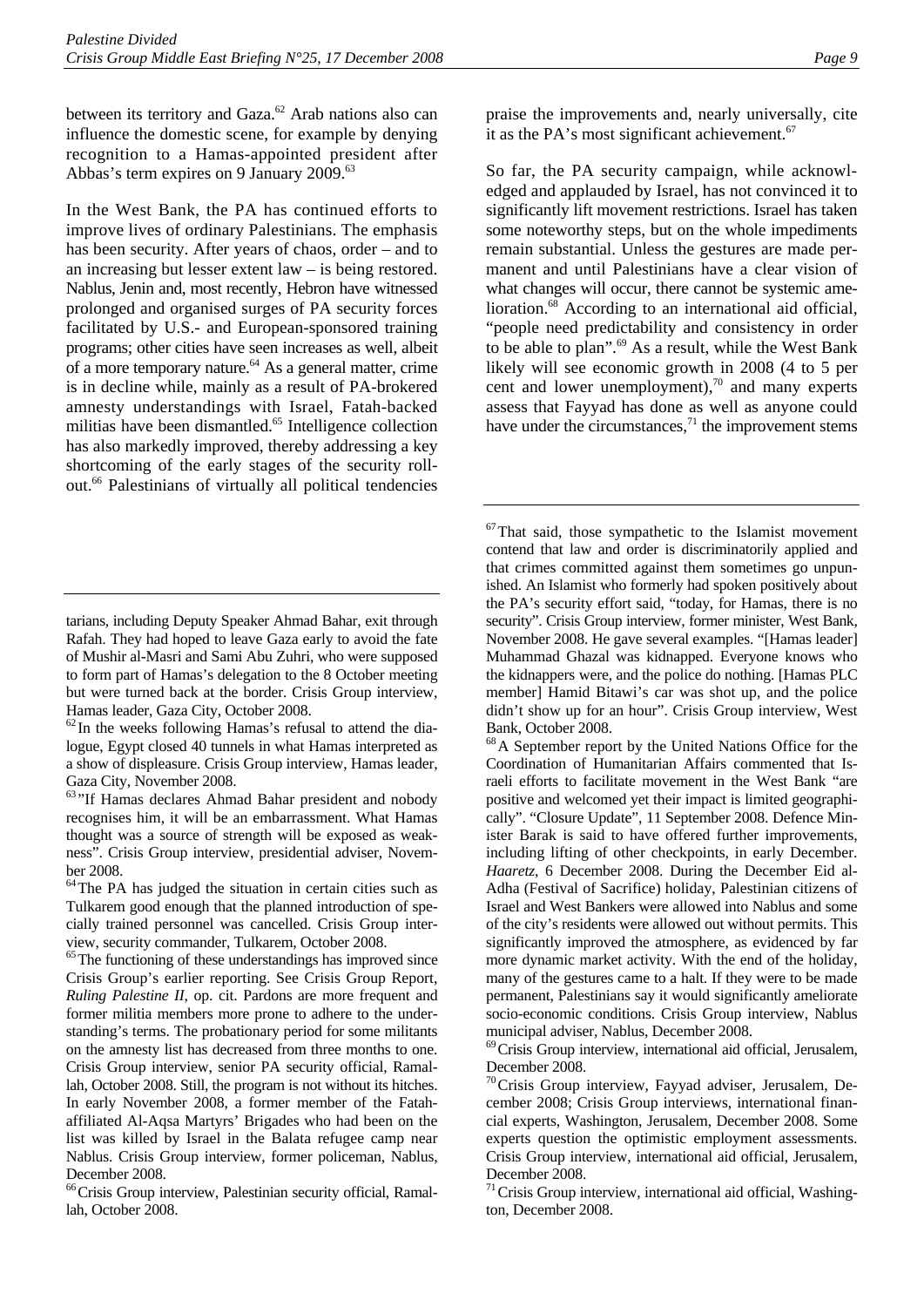mainly from salary payments, $7<sup>2</sup>$  not fundamental changes in the economic environment.

A Fayyad adviser said, "we cannot maintain our economic strategy without substantial improvement in movement and access",<sup>73</sup> which today is constrained by more than 600 obstacles.<sup>74</sup> Positive indicators exist: booming construction in the Ramallah area, $75$  increasing tourism, particularly to Bethlehem,<sup>76</sup> investment conferences in Bethlehem and Nablus together with a package of measures negotiated by the Quartet's envoy, Tony Blair.<sup>77</sup> Still, to date even in Jenin – the showcase in which the PA launched its most concerted

 $74$ The number is estimated at approximately 630. See "Closure Update", op. cit.

76The Israeli government claimed tourism to Bethlehem increased by 87 per cent and also noted improvements in the West Bank's agricultural and banking sectors, in addition to other positive indicators. "Positive Trend in Economic Indicators for the West Bank", Israeli Ministry of Defence, November 2008. Hotel occupancy rates in Bethlehem reportedly rose dramatically over the last year, and the Christmas holiday is expected to see a large influx of tourists. Crisis Group interview, member of Quartet envoy Tony Blair's team, December 2008.

 $^{77}$ Blair announced the package on 13 May 2008, though in September the World Bank reported, "despite the progress to date, most items in the May  $13<sup>th</sup>$  package remain incomplete". "Palestinian Economic Prospects: Aid, Access and Reform", World Bank, 22 September 2008. The Quartet consists of the U.S., the European Union, Russia and the UN, represented by the Secretary-General.

security and economic effort – growth remains depressingly flat.78

Predictions vary. An adviser to the PA prime minister judged that improvements would accelerate in 2009 owing to continued security progress, "the rising level of dismay in the world at the lack of Israeli responsiveness", and anticipated political engagement by the Obama administration. Moreover, should Netanyahu form the next Israeli government, he ventured, he would slow down political negotiations but compensate by emphasising trade and economic progress.<sup>79</sup> On the other hand, reasons for worry abound. Despite a massive injection of money from foreign sources in 2008, the situation remains highly fragile; given the global financial meltdown, it is far from assured that similar sums will be forthcoming in 2009. Lower oil prices could affect Gulf remittances, just as a weaker Israeli economy could hurt trade with the PA.<sup>80</sup>

For now, the PA is banking on both the people's gratitude for security improvements and its understanding that the Authority is, at long last, taking matters into its own hands. A presidential adviser said, "people aren't stupid. They know we are doing our homework, even if we can't fix every problem. If the Hawara check-

<sup>78</sup> "Business has not flourished, economic activity continues at a depressingly low level and business confidence remains low". "Jenin Potential", Portland Trust, November 2008. At a November forum broadcast on Watan TV, a range of local officials and civil society activists agreed that government intervention has failed. The most significant problems cited included economically-driven out-migration (25,000 residents left the city in recent years); the price of water; and unemployment affecting university graduates. One participant said, "the PA is doing helter-skelter relief projects, but nothing that helps with development". DVD provided to Crisis Group. Confronted with these problems, the PA expanded its low cost (\$50,000-\$150,000) community development projects, locally conceived and managed in a decentralised manner to maximise community input. Although their economic impact is relatively marginal, their social and political value can be substantial. For instance, four new schools in Nablus reduced the number of double shifts for students; the renovation of a wing of Rafidiya Hospital in Nablus means that fewer patients need to travel to Cairo and Amman for treatment; and road building facilitates access for small businesses. Thus far the PA has completed 300 projects and is executing 500 more, with another 400 in the planning stage. Crisis Group interview, Fayyad adviser, Jerusalem, December 2008. Their success has encouraged donors to pledge funding for 2009. Crisis Group interviews, presidential adviser, Ramallah, 29 November 2008; international aid official, Jerusalem, December 2008.

 $72$  Salary payments including arrears – funded by some \$1.8 billion in donor budgetary support – total approximately 10 per cent of Palestinian GDP. Crisis Group interview, international aid official, Jerusalem, December 2008. PA officials also cite other monetary measures, including a reduction in income taxes and doubling of the transportation allowance. Crisis Group interview, Fayyad adviser, Jerusalem, December 2008.

<sup>73</sup>Crisis Group interview, Jerusalem, December 2008. An international aid official agreed: "The unprecedented infusion of donor funds did not lead to unprecedented growth because movement and access restrictions – which have been loosened somewhat but not substantively changed – prevented the private sector from responding". Crisis Group interview, Jerusalem, December 2008.

<sup>&</sup>lt;sup>75</sup>The economic situation in Ramallah has improved more than elsewhere, because of its status as the PA's central city, the concentration of large businesses and the greater amount of donor money and non-governmental organisations. As a result, residents of other cities tend to look askance on Ramallah. In Jenin for instance, a television producer was harangued by an audience, who asked her "what she and everyone else in Ramallah had done for the Palestinian cause" in comparison with the "the martyrs that Jenin offered". Crisis Group interview, television producer, Ramallah, November 2008.

 $79$ Crisis Group interview, Jerusalem, December 2008.<br><sup>80</sup>Crisis Group interview, international aid official, Jerusalem, December 2008.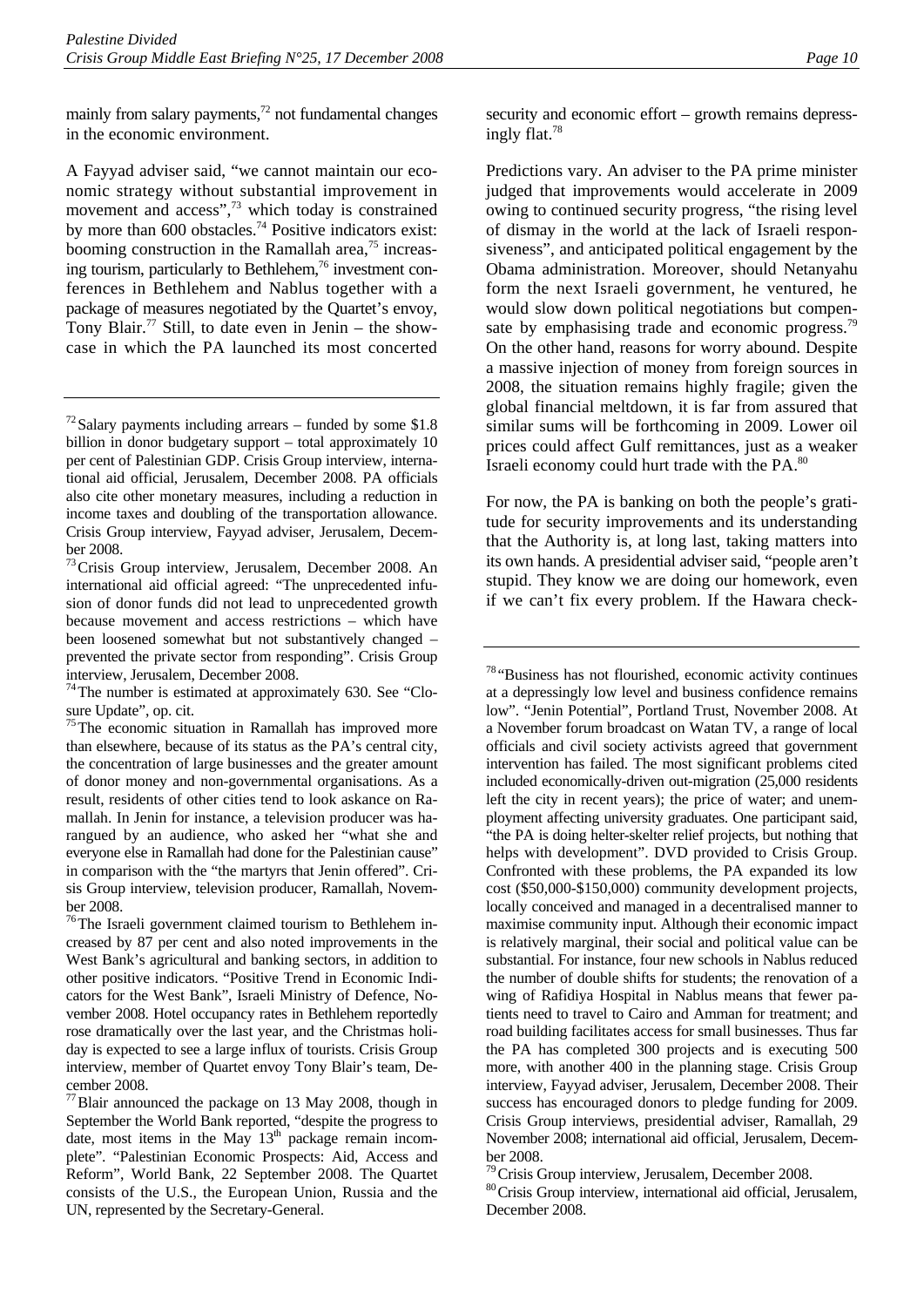point outside Nablus is not removed, people know that is because of Israel and not the PA. On the other hand, if there were security chaos inside Nablus, it would be clear it was our fault".<sup>81</sup>

The more serious problem involves negotiations with Israel. It is, in some measure, a paradox: talks between Israeli and Palestinian leaders never have gone this far, yet scepticism among the Palestinian (and Israeli) publics rarely has been so high. According to credible reports, Olmert privately proposed to Abbas the equivalent of 100 per cent of the West Bank, with one-to-one land swaps (including equal sharing of the Latrun no-man's-land). Additionally, he reportedly agreed to divide Jerusalem along demographic lines so as to create two capitals, for now leaving the Old City and Holy Places under an unspecified special regime. He has shown little movement on refugees (purportedly backtracking from an earlier suggestion of 10,000 per year for an unspecified number of years). In the words of a former Israeli negotiator, "this is closer to the Palestinian position than anything previously suggested, more than the Clinton parameters and more than Taba".<sup>82</sup>

Still, this was deemed insufficient by Abbas and, to the vast majority of Palestinians, the negotiations appear to have produced virtually nothing despite pledges of an accord by the end of 2008.<sup>83</sup> The increasingly likely prospect of a Likud victory in the February 2009 Israeli elections, with a government to be headed by Benjamin Netanyahu, further fuels Palestinian pessimism. To some extent, this is balanced by hope that the Obama administration will be more engaged, and sooner, than either of its two predecessors.

#### **2. Going after Hamas and Gaza**

Parallel to its efforts to convince Palestinians it is making progress in the West Bank and on the diplomatic front, the PA has cracked down hard on Hamas. Pressure on the Islamic movement has continued unabated since the Gaza takeover, its targeting advancing in stages from weapons, to institutions, to money. $84$  The campaign escalated in March 2008, then again, in dramatic fashion, in October, and continues to this day.85

Human rights organisations have taken note. They estimate the number of political detainees in the West Bank at 300-400 and point to the fact that, since September, some security agencies bypass civilian courts completely and bring civilians before military courts.<sup>86</sup> Attorneys claim that when civilian courts intervene, their rulings often are ignored; $87$  human rights organisations, too, are being marginalised, with the head of the Higher Military Council, Abd al-Aziz al-Wadi, prohibiting military judges and the military attorney general from speaking with them.<sup>88</sup> More seriously, human rights advocates accuse the PA of resorting to torture $89$  and of doing so with the impunity and selfassurance that can only come with political backing.<sup>90</sup> Perhaps the strongest indication of political backing is that although senior PA officials were informed by human rights organisations of what was happening inside PA prisons in the run-up to the Cairo reconciliation talks, they nevertheless denied the existence of any political prisoners.<sup>91</sup>

lease of a civilian who had been brought before a military court. When he and his lawyer reached the gate of the Preventive Security compound, he was re-arrested on what he was told was a "different security-related charge". Crisis Group interview, human rights attorney, Ramallah, December 2008. <sup>88</sup> Crisis Group interview, director of human rights organisation, Ramallah, December 2008.

<sup>89</sup>The most common form of torture, human rights workers says, is *shebeh*, the practice of suspending a prisoner from wrists bound behind his back. Crisis Group interviews, human rights workers, Ramallah, November 2008. See also "With Abbas's clampdown, reports of torture grow", Reuters, 4 December 2008.

<sup>81</sup>Crisis Group interview, presidential adviser, Ramallah, 29 November 2008.

 $82$ Crisis Group interview, Tel Aviv, November 2008.  $83$ Olmert reportedly still hopes to conclude some agreement, perhaps on basic parameters for a deal, before he leaves office. But, in the words of an Israeli official, "he is the only person on this earth who has that goal". Crisis Group interview, December 2008.

<sup>&</sup>lt;sup>84</sup> According to some reports, West Bankers have been detained for receiving money from Gaza. Crisis Group interview, independent Islamist, West Bank, September 2008.

<sup>85</sup> Crisis Group interviews, Hamas leaders, West Bank, October and November, 2008; director of human rights organisation, Ramallah, 20 November 2008.

<sup>86</sup>On orders of the Palestinian Supreme Judicial Council, a judge inspected PA detention facilities in September and reported that all prisoners held by Preventive Security and General Intelligence were subject to military court proceedings. "Monthly Report Number 1", Judicial Authority, Media and Public Relations Department, October 2008. Attorneys state that military detention periods have been extended up to six months. Crisis Group interview, Ramallah, December 2008. 87 In October, the Palestinian Supreme Court ordered the re-

<sup>&</sup>lt;sup>90</sup> In response to a thick dossier documenting a torture case submitted to the PA's Preventive Security agency, a human rights organisation received a terse reply: "The procedures followed basic principles and the law.…We refuse to accept this style of address … and the assignation of legal responsibility to our agency". Copy of letter provided to Crisis Group.

<sup>&</sup>lt;sup>91</sup>The director of a human rights organisation claims to have spoken several times with senior PA officials in the lead-up to Abbas's November speech. Crisis Group telephone inter-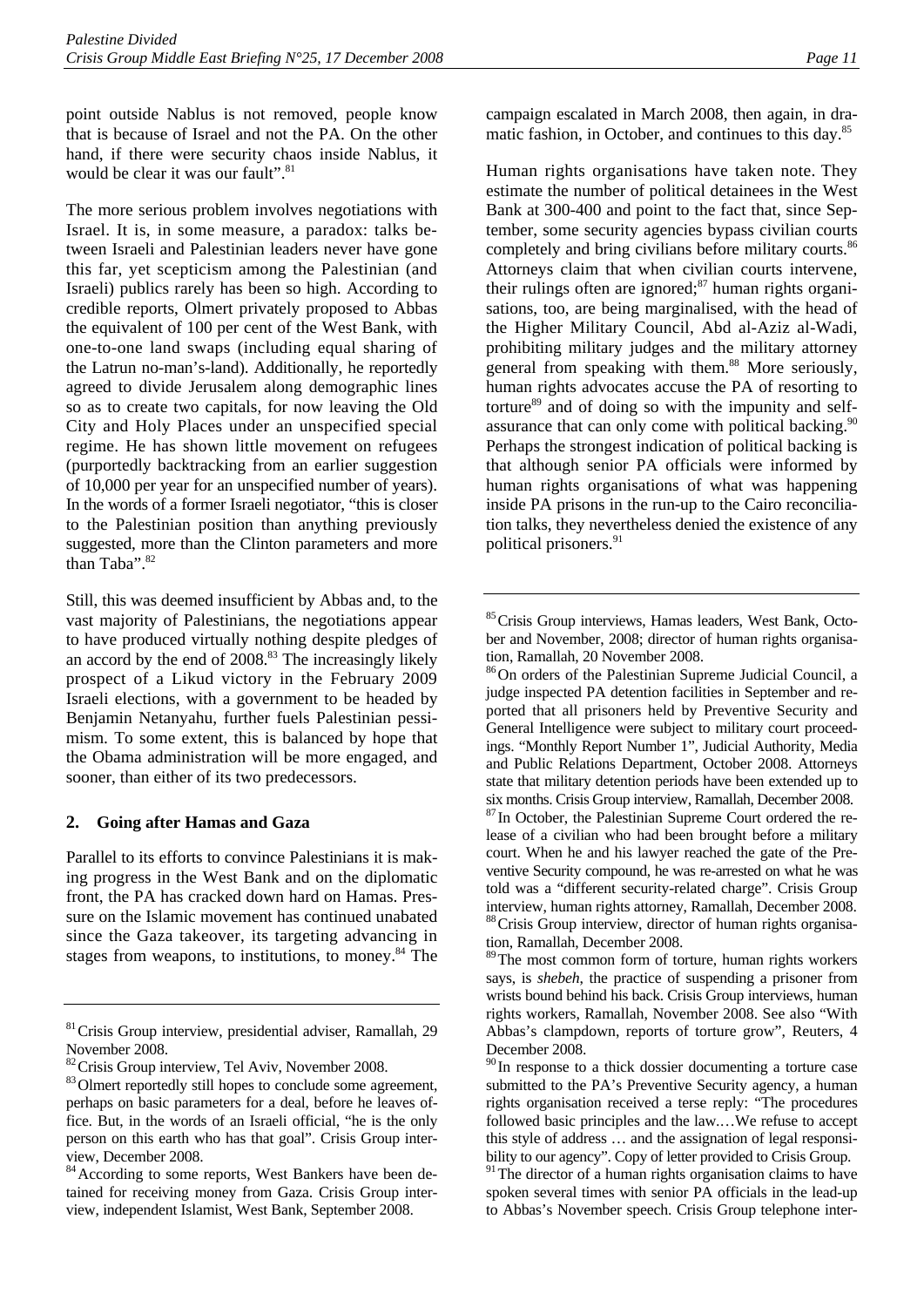Political detentions are only one component of the campaign that intensified in October. The vetting of civil employees by security services has increased; the PA fired some 400 teachers considered sympathetic to Hamas in that month.<sup>92</sup> Moreover, promotions and judicial appointments reportedly require a positive "security recommendation", as does in some cases obtaining government contracts. $93$  While those whose political loyalty is deemed suspect are refused employment, those already in the civil service can be marginalised from positions of authority. $94$  A human rights attorney who half a year ago dismissed the contention that the PA was a police state as an "exaggeration",<sup>95</sup> today nuanced his appreciation: "The government is pursuing a policy of political cleansing. If you do not sup-

view, December 2008. In early September 2008, independent committees on political detainees – composed of lawyers, politicians and civil society representatives – formed in the West Bank and Gaza Strip. According to a West Bank committee member, the group met with Abbas and the interior minister, both of whom promised full cooperation. However, security agencies refused to give the committee access to the roughly 200 detainees and facilities the group requested to visit; Ziad Hab al-Rih, head of Preventive Security, claimed that all detainees were criminal and not political prisoners, despite the fact that all had been charged before military, not civilian, courts. A meeting with the prime minister's office was similarly unfruitful, as its representatives insisted that the definition of a "political prisoner" required further study. The group met again with both Abbas and the interior minister to register its complaints and press for access, which again was promised but never allowed. After about 40 days, the committee disbanded because the PA refused to cooperate. In Gaza, the committee received better cooperation. The government met the group, recognised the 88 names submitted as political prisoners and released twelve as a gesture of good will. However, when the PA proved recalcitrant, it, too, curtailed its cooperation. Crisis Group interviews, West Bank and Gaza Strip committee members, Ramallah and Gaza City, December 2008.

<sup>92</sup> Crisis Group interviews, former PA minister and human rights workers, Ramallah, November and December 2008.

 $3$ After a competitive examination for judgeships, Preventive Security summoned a number of the highest-ranked candidates. As a result, two names were dropped from the list, and when the candidates inquired why, they were told that they had received a negative security evaluation. Two candidates for promotion to the director general level in PA ministries told a similar story, as have private companies that applied for government tenders. Crisis Group interviews, human rights workers, Ramallah, December 2008.

<sup>94</sup>Crisis Group interview, human rights worker, Ramallah, December 2008.

<sup>95</sup> Crisis Group interview, Ramallah, June 2008. He was commenting on the statement by Mamduh al-'Aker, then head of the PA's human rights watchdog body, that both the West Bank and Gaza had become "a sort of a security state, a police state". Reuters, 27 May 2008.

port the government politically, there is no place for you in government service".<sup>96</sup> Outside the civil service, the government has stepped up activity, increasing surveillance in mosques and replacing entire boards of nongovernmental associations with appointed committees.<sup>97</sup>

When criticised for their actions, PA security personnel say they are taking no chances. "We learned the lesson of Gaza, and it is unthinkable that we would let the same thing happen here".<sup>98</sup> Security forces have expanded their street presence, adding guards to public places, stopping more cars and increasing arrests of suspected Islamist militants.<sup>99</sup> The Authority cites concern that Hamas might launch a campaign of violence to mark the end of Abbas's term; privately, however, most PA security chiefs are sceptical of the Islamists' military capabilities in the West Bank, which they describe as seriously eroded. As they see it, Hamas could perhaps shake the public's sense of security – by, for instance, using explosive devices or attacking public institutions and personnel – but not launch a sustained campaign, let alone take over the West Bank.<sup>100</sup>

Training of West Bank police in non-lethal methods of riot and demonstration control is under way, $101$  but

<sup>98</sup> Crisis Group interview, Palestinian security official, Ramallah, 9 October 2008.

<sup>99</sup> Crisis Group interviews, Palestinian security officials, October 2008.

<sup>100</sup>Crisis Group interviews, Palestinian security officials, West Bank, September and October 2008. The comparison to the pre-takeover situation in Gaza is particularly questionable. In Gaza, Hamas had well-developed militias and greater popular support; Israel had destroyed most of the PA security installations; salaries were not being paid to PA security forces owing to the international boycott; the streets were lawless; tunnels were a channel for a ready supply of weapons to the Islamists; and the unilateral disengagement had created chaos in the security sector.

<sup>101</sup>The largest such program, the EU Police Mission in the Palestinian Territories (EUPOL COPPS), has trained over

<sup>&</sup>lt;sup>96</sup> Crisis Group interview, human rights attorney, Ramallah, December 2008.

<sup>97</sup>The PA earlier replaced the boards of the charity (*zakat*) committees around the West Bank. This move had legal justification in that the committees are quasi-official bodies subject to the authority of a PA ministry. Since October, the PA has replaced the entire governing board of at least three non-governmental organisations; while it has closed some 250 institutions since June 2007, in certain cases – especially when they provide services such as education – doing so risks provoking a popular backlash, and changing the board is a more attractive option. Crisis Group interview, human rights workers, Ramallah, December 2008; Crisis Group telephone interview, Independent Commission for Human Rights, December 2008.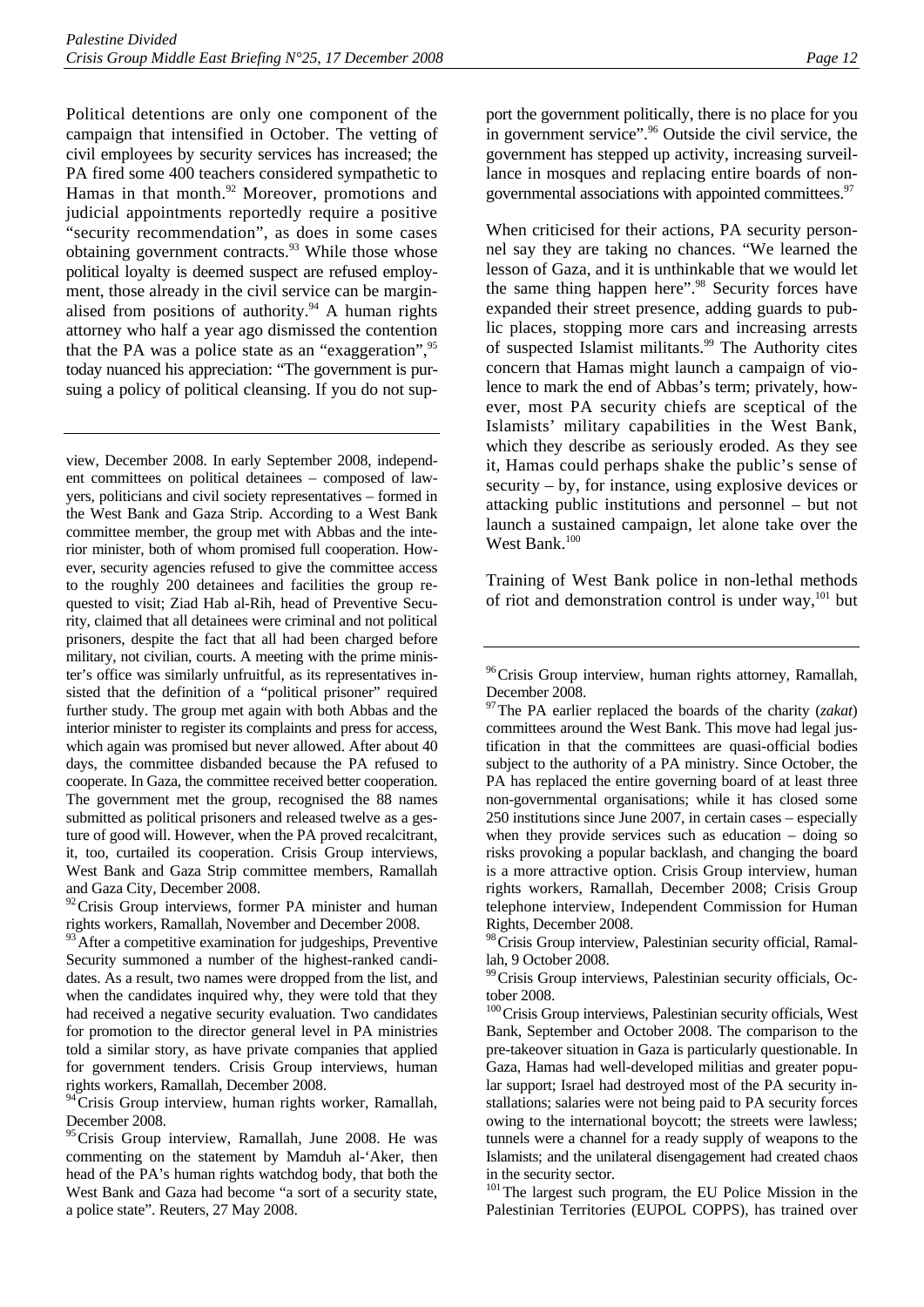at the same time the rhetoric of security commanders has heated up perceptibly. Leading security figures have taken to referring to Hamas in front of Israeli counterparts as a "common enemy"102 and speak in crudely violent terms of how they plan to treat it. Asked if he expects Hamas action in the West Bank, a senior officer replied:

Don't ask what Hamas will do, ask what we will do in response. If Hamas does anything against us, we won't leave a single one of them from Jenin to Hebron.<sup>103</sup>

In the words of another, "if they shoot at us, we will not show them any mercy. One incident means we go after them all. If anything happens in Hebron, they will pay a price all over the West Bank. If they hide behind their women and children, no problem: we will go through them to get the men".<sup>104</sup>

The PA's motivation aside, its sustained efforts and harsh tactics convinced many sceptics – Israeli defence officials among them – of a newfound determination to take on Hamas. Some Israeli officials were effusive in their praise, saying the performance of PA security commanders "far exceeded our expectations. They are motivated and professional, and they say to us clearly: you are not our enemy. Hamas is".<sup>105</sup> One such official went so far as to claim that "Abu Mazen has taken the courageous decision to wipe out Hamas".<sup>106</sup> As they see it, the Islamist movement has been thrown off balance by PA efforts and taken aback by the Authority's determination. As evidence, they cite two facts: that, amid recent blatant settler provocation in the West Bank, Hamas has not yet responded, "even though this was the perfect opportunity for them to trigger a grave religious confrontation", and that, as one of its preconditions for resuming reconciliation talks, it now insists on an end to the crackdown.<sup>107</sup>

The flip side is that the PA's aggressive approach has begun to alienate quite a few Palestinians. A PA official – embarrassed by his own government's actions – said the split had deteriorated into a "gang war".<sup>108</sup> In Hebron, a shopkeeper pointed to a PA checkpoint, noting, "this is not about law and order. It's a political campaign against Hamas". In Nablus, a transportation worker said, "the occupation runs in two shifts: the PA by day, Israel by night".<sup>109</sup> Even some within Fatah express anxiety about the close PA/Israeli cooperation in fighting Hamas. Hurling what must be considered one of the gravest of insults, he said, "if Fatah continues on this path, we will wind up like the South Lebanon Army".<sup>110</sup>

Some in Ramallah, including senior Fatah leaders close to the president, also advocate increasing pressure on Gaza. Among the options is declaring it a "rebellious region", as a result of which PA salaries and funding to institutions would be cut.<sup>111</sup> With Ramallah spending about 400 million Israeli shekels (NIS, about \$101

<sup>1,000</sup> personnel in public order techniques. A mission member said that in the end, police are judged first and foremost on how they handle public disturbances and that while there are numerous reasons to hope demonstrations do not turn violent, political image is among them. Crisis Group telephone interview, EUPOL COPPS, December 2008.

<sup>102</sup>*Yediot Ahronot*, 19 September 2008. An international security official commented that referring to Hamas in this way is "very strong. A common threat is one thing, a common enemy is another". Crisis Group interview, Jerusalem, 2008. <sup>103</sup> Crisis Group interview, Palestinian security official, Ramal-

lah, November 2008.

<sup>&</sup>lt;sup>104</sup>Crisis Group interview, senior Palestinian official Ramallah, October 2008. Echoing these views, a third added: "We will shoot, not arrest. Using unjustified force will show that we mean business. Escalation will be met with escalation". Crisis Group interview, Palestinian security official, Ramallah, November 2008.

<sup>&</sup>lt;sup>105</sup> Crisis Group interview, Israeli defence officials, December 2008.

<sup>&</sup>lt;sup>106</sup>Crisis Group interview, Tel Aviv, 12 November 2008.

 $107$ Crisis Group interview, Israeli official, December 2008.  $108$ Crisis Group interview, PA official, Ramallah, September 2008.

<sup>&</sup>lt;sup>109</sup>Crisis Group interviews, Ramallah, September 2008, Hebron, 22 November 2008; Nablus, 27 November 2008.

<sup>&</sup>lt;sup>110</sup>Crisis Group interview, Fatah leader, Ramallah, October 2008. The South Lebanon Army was closely allied with Israel. Widely regarded as collaborators by other Lebanese, most of its soldiers fled when Israel withdrew from south Lebanon in 2000.

<sup>&</sup>lt;sup>111</sup> Immediately after the takeover, only security personnel and those who considered themselves subject to Hamas pressure were asked to stay home (while continuing to be paid); those identified as Hamas sympathisers had their salaries stopped. Over time, as Hamas took over the government bureaucracy, more and more PA employees were pushed out or chose to stay away from their desks; Ramallah-backed strikes in the education and health sectors pulled still more PA employees out of the workforce. Today, only employees of the Palestine Monetary Authority regularly report to work, though Ramallah sometimes requests that other employees carry out specific tasks. Crisis Group interviews, PA employees, Gaza City, August-November 2008. Given the fundamentally changed nature of government bureaucracy, some PA and Fatah officials say, the PA should continue "to support its people" in Gaza but not by way of official institutions. Crisis Group interview, PA official, Ramallah, October 2008. For additional background, see Crisis Group Report, *Ruling Palestine I*, op. cit., and Crisis Group Middle East Briefing N°24, *Round Two in Gaza*, 11 September 2008.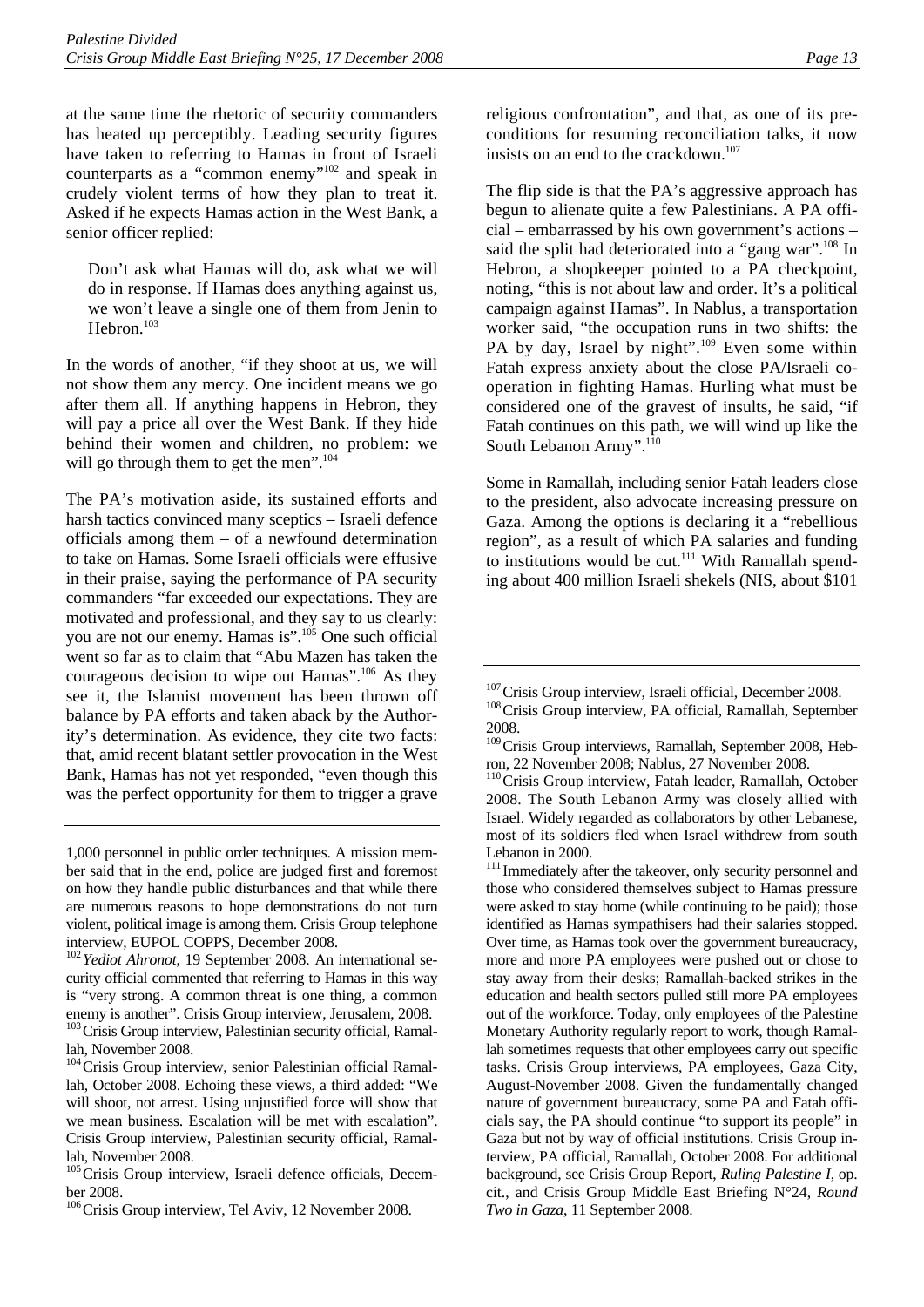million) monthly on Gaza, $112$  one adviser said, "we must stop funding this coup against ourselves. If Hamas refuses to compromise, it should be forced to take full responsibility for daily affairs".<sup>113</sup>

In some measure, Israel already sought to produce a similar outcome by barring the entry of shekels into Gaza, thereby making virtually impossible the payment of PA salaries.<sup>114</sup> An Israeli official said, "Gaza remains largely a shekel economy, and this decision could spark a real economic collapse. This could turn the population squarely against Hamas and trigger large demonstrations – the question being whether Hamas can divert anger toward Israel and the PA".<sup>115</sup> A Fatah leader in Gaza interpreted what to him seemed like a muted PA response to the crisis as a "message to their supporters that Ramallah is carrying the load in Gaza. The tunnels bring in the goods, but nobody can buy them without PA salaries".<sup>116</sup>

At the same time, PA economic officials and their international counterparts worried that the Israeli tactic could backfire. Said one, "Israel wrongly associates cash in Gaza with cash in Hamas's hands. In fact, the opposite is true: if Israel continues to prevent currency from entering, Gaza will move from a legal to an illegal banking system from which Hamas will benefit".117 Perhaps as a result, and reportedly under pressure from the IMF and Tony Blair, Israel ultimately allowed the entry of some 100 million NIS (about \$25 million); thousands of Palestinians lined up at the banks to be paid.<sup>118</sup>

So far, President Abbas appears very reluctant to take more dramatic steps and opposed to inflicting collective punishment against Gazans.<sup>119</sup> His goal – to fortify his legitimacy as the nation's head – would be undercut by such an approach. Another adviser, whose views appear closer to the president's on this, argued, "we shouldn't punish our own people because they have been occupied by Hamas".<sup>120</sup>

To this argument must be added the more practical concern that wholly interrupting the flow of support would further weaken Fatah's presence in Gaza. Unsurprisingly, what remains of the movement in Gaza strongly objects to any such move: "We have a complete absence of leadership in Gaza, but the base is still strong. If Abu Mazen declares Gaza a rebellious region and stops salaries, Fatah will lose that base. There will be enormous anger, and people will desert him. Some other country will step in to pay the salaries and that will be the end of him".<sup>121</sup>

Even more damaging from this perspective would be a massive Israeli military operation. This, says a source close to the president, would be "disastrous. Even if he condemns it, it will look like Abu Mazen supports it. Our people there will pay the price, while Hamas will get food and supplies for its own people through the tunnels".<sup>122</sup>

#### **3. Whither Fatah?**

Hamas's 2006 electoral victory starkly illustrated the crisis within Fatah that had been brewing for some time. As part of his effort to bolster his legitimacy, buttress Fatah's position and beat back Hamas's challenge, Abbas pledged to rejuvenate the movement, hoping it could speak in a united voice on behalf of his agenda. As a first step, he vowed to hold the movement's longdelayed Sixth General Congress.<sup>123</sup> But rebuilding

<sup>&</sup>lt;sup>112</sup> Crisis Group interview, PA economic official, Jerusalem, December 2008. The number includes salaries, pensions, so-

cial allowances and fuel and electricity subsidies.<br><sup>113</sup>Crisis Group interview, presidential adviser, Ramallah, October 2008.

<sup>&</sup>lt;sup>114</sup>With Israel refusing the entry of shekels into the strip, total reserves of that currency fell to about 47 million (\$12 million). Since approximately 250 million shekels (\$65 million) are necessary to pay the PA's monthly wages in the strip, Gaza's 77,000 civil servants did not receive their December

payment on time. Reuters, 4 December 2008.<br><sup>115</sup> Crisis Group interview, Jerusalem, December 2008.

<sup>&</sup>lt;sup>116</sup>Crisis Group interview, Gaza City, December 2008.<br><sup>117</sup>Crisis Group interview, international economic expert, Jerusalem, December 2008. Even worse, some officials fear, lack of shekels could spark the use of U.S. dollars, thereby deepening the split with the West Bank. Ibid; also, Crisis Group interview, PA financial official, September 2008.

<sup>&</sup>lt;sup>118</sup>Crisis Group interviews, Gaza residents, 12-13 December 2008.

<sup>&</sup>lt;sup>119</sup> Crisis Group interview, presidential adviser, Ramallah, 29 November 2008.

<sup>&</sup>lt;sup>120</sup>Crisis Group interview, presidential adviser, Ramallah, 29 November 2008.

<sup>&</sup>lt;sup>121</sup> Crisis Group interview, Fatah leader, Gaza City, November 2008. A minister in the Gaza-based government indicated that Hamas is banking on precisely that reticence. "Ramallah won't cut salaries because it doesn't serve their interests. If it did, they would have done it already. They'll be hurting their own people, make them angry, and push them toward Hamas". Crisis Group interview, Gaza City, August 2008.

<sup>&</sup>lt;sup>122</sup> Crisis Group interview, presidential adviser, Ramallah, November 2008. A minority support an internationally-backed PA military operation. A security chief said, "in Kuwait, 33 armies came together to implement international law, and that is all we are asking for here. All we need is a small piece of the border city of Rafah to launch an invasion". Crisis Group interview, security chief, West Bank, October 2008.

<sup>&</sup>lt;sup>123</sup>Fatah's General Congress, which is supposed to be held every five years, is the movement's highest decision-making body, which decides the movement's leadership and political program. The last General Congress was held in 1989.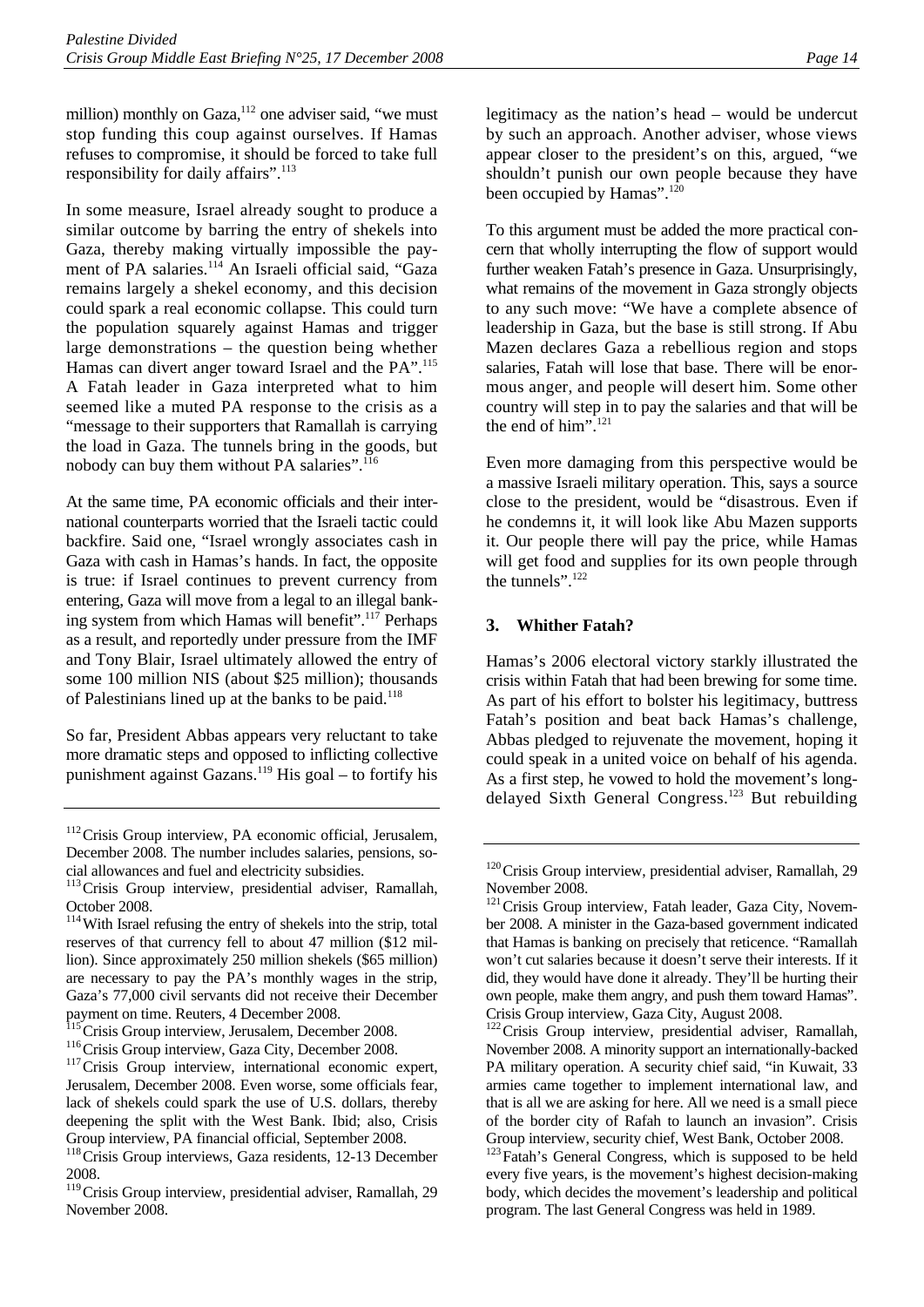Fatah is no easy task. Bereft of a recognised political program or legitimate leadership, fragmented and adrift, in the midst of various squabbles, it has been diagnosed by many – including within the movement itself – as terminally ill. One leader asserted: "Fatah is finished. It cannot revive itself".<sup>124</sup> To which another added: "Hamas knows we are disintegrating, and they're just waiting for it to happen. We have a leadership we can't replace and a base that we can't satisfy".125

Not everyone shares this pessimism. Indeed, in conversations with Crisis Group, some within the rank and file were surprisingly upbeat. The media is so accustomed to seeing splits, regional Fatah leaders say, that it has come to ignore positive developments. Haitham Halabi, the newly elected Fatah general secretary for the Nablus region, denied that the movement remains in a state of crisis: "Three years ago, after the PLC election, it was. Now we have taken the initiative. We are moving toward democracy within the movement and regaining the people's trust".126 Poll numbers, if they are to be believed, show a rise in popularity. $127$ 

To renew the movement and prepare for the General Congress, Fatah initiated a bottom-up electoral process, beginning with local branches, from which representatives were elected to the regional level, which in turn will send representatives to the General Congress.<sup>128</sup> With a newly elected regional leadership, the Hebron general secretary says, "Fatah is becoming the new Hamas. We are speaking with one voice, whereas

in Hamas you are starting to see divisions".<sup>129</sup> The optimists acknowledge that hurdles remain but believe that the entrenched leadership that has long sought to prevent change – those represented in particular on the Central Committee – is on the decline. In light of West Bank elections, according to a regional leader, "there is real movement on the ground, and the footdraggers will not be able to resist for much longer";<sup>130</sup> for now, they also feel they enjoy Abbas's support. Once seen as an obstacle to reform, says a regional leader, "he is moving toward us".<sup>131</sup>

If the pessimism ought to be tempered, so too should the optimism. To date, virtually nothing about the Congress has been decided, including when and where it will be held, its political program, the number of representatives, and how they will be chosen.<sup>132</sup> Disagreements on preparatory steps and technical issues mask infighting among factions seeking to obtain favourable rules.133 Personal rivalries continue to wrack the movement, and there are numerous accounts of splinter groups and fragmentation. $134$  An independent political observer in Nablus concluded, simply: "Fatah is a mess".135

#### **B. THE VIEW FROM HAMAS**

#### **1. Banking on time**

Hamas has been no more anxious than the president to reach a swift agreement unless its core objectives are met, calculating it can get more for less if reconciliation is delayed. An agreement now presents several disadvantages. With slumping poll numbers, due at least in part to its inability to govern effectively and harsh tactics in Gaza, early elections might not work

<sup>135</sup> Crisis Group interview, Nablus, December 2008.

<sup>&</sup>lt;sup>124</sup>Crisis Group interview, Nablus, September 2008.<br><sup>125</sup>Crisis Group interview, Ramallah, September 2008.<br><sup>126</sup>Crisis Group interview, Nablus, November 2008.<br><sup>127</sup>According to November 2008 poll by the Jerusalem Media and Communications Centre, Fatah would beat Hamas 37 per cent to 20 per cent in legislative elections. www.jmcc. org/publicpoll/results/2008/66-english.pdf. Fatah leaders also point to university elections as indicators of their success, but these can be misleading. At Al-Najah University in Nablus, Fatah prevailed in student elections**,** but Islamic Bloc leaders – sympathetic to but not necessarily affiliated with Hamas – reportedly had been arrested beforehand, and the Islamists boycotted the poll; only a fraction of all students are said to have voted. Crisis Group interviews, municipal official, Nablus, December 2008; Al-Najah University professor, Nablus, November 2008. According to several accounts, some students wearing green scarves or who refused to vote were detained by the security services. Crisis Group interviews, Al-Najah

students, Nablus, November 2008.<br><sup>128</sup>Crisis Group interviews, Fatah regional leaders, West Bank, June, October and November 2008. Elected representatives will constitute only a portion of the Congress' makeup; setting the standards for selecting the remainder, and determining their portion of the total, have been among the most contentious issues.

<sup>&</sup>lt;sup>129</sup>Crisis Group interview, Kifah al-Uwaywi, Fatah general secretary of the Hebron region, Hebron, 22 November 2008. <sup>130</sup>Crisis Group interview, Fatah leader, Ramallah, Novem-

ber 2008.

<sup>&</sup>lt;sup>131</sup> Crisis Group interview, Haitham Halabi, Fatah general secretary for the Nablus region, 26 November 2008.

<sup>&</sup>lt;sup>132</sup> Crisis Group interview, Fatah leader, Ramallah, October 2008.

<sup>133 &</sup>quot;If Abu Mazen insists on doing it his way, why would I feel bound by the decisions?" Crisis Group interview, Fatah leader, Ramallah, October 2008.

<sup>&</sup>lt;sup>134</sup> In the Nablus regional elections, duelling electoral lists pitted city residents, the surrounding countryside and refugee camps against one other; accusations of fraudulent branch elections in the villages led other Fatah members to boycott regional elections for general secretary and refuse to recognise the results. Crisis Group interview, Fatah leader, Nablus, December 2008. There are examples of personal or factional rivalry in other localities as well. Crisis Group interview, Fatah leaders, Nablus, Jenin and Ramallah, November 2008.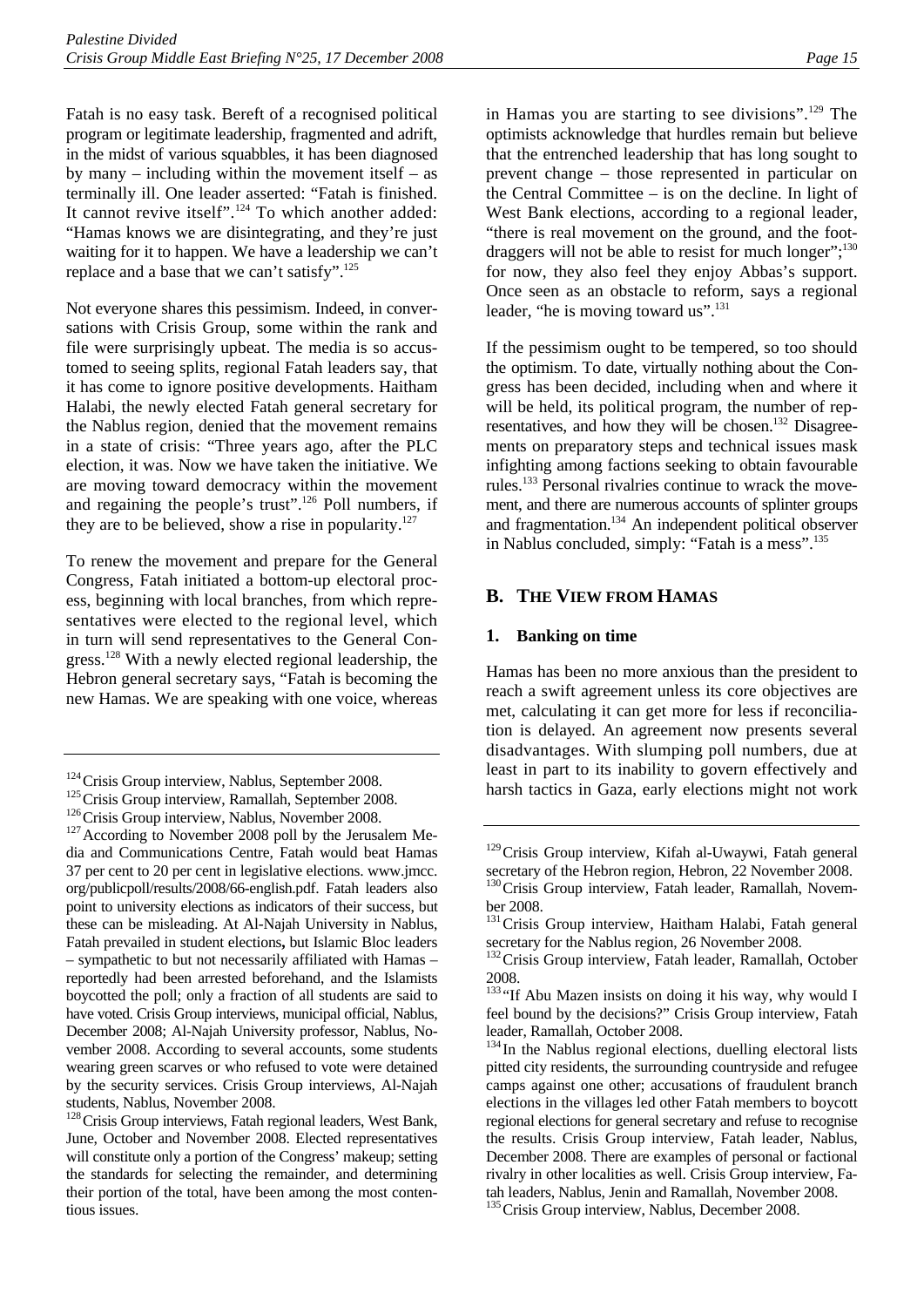to its benefit.136 As the movement sees Arab proposals for security reorganisation, the emphasis is almost entirely on Gaza; it thus questions whether reform would extend to the West Bank, which has seen the deployment of security personnel trained under U.S. sponsorship.

Indeed, PA officials and security chiefs remain resolutely opposed to integrating Hamas into West Bank security services, $137$  and the ongoing crackdown has done little to persuade them otherwise; even should the PA change its mind, Hamas members will hesitate to join for fear of Israeli arrest. In other words, even in the event of an accord with Fatah, Hamas's freedom of operation in the West Bank might expand only marginally.138 Nor does it trust that Fatah will allow it to join the PLO – ultimately the principal prize<sup>139</sup> – in any meaningful way. In short, reconciliation risks meaning losing monopoly control over Gaza in exchange for illusory concessions.

On the other hand, Hamas officials trust that trends will move in their direction. Twin pressure in Gaza (where Egypt has been taking a harder line on the tunnels, though so far with limited effect) $140$  and the

<sup>137</sup> Several West Bank security chiefs told Crisis Group they would recommend against integrating anyone thought sympathetic to Hamas into their forces: "Trust has been destroyed and cannot be recreated by signing a piece of paper. Even if we reach a reconciliation agreement, I would advise waiting years before integrating anyone thought sympathetic to Hamas". Crisis Group interview, Palestinian security official, West Bank, September 2008. Hamas and Qassam Brigades leaders, while willing to consider the reactivation of Fatah personnel, have demanded the replacement of PA security chiefs they deem particularly aggressive. Crisis Group interviews, security officials, Gaza City, June 2008.<br><sup>138</sup>Crisis Group interview, Hamas leader, Tulkarem, October

2008.

<sup>139</sup>A senior Hamas leader made clear that "the PLO is more important than the PA. Even if we lose elections for the latter at some point, that is not as significant as getting the PLO". Crisis Group interview, Gaza, November 2008.

<sup>140</sup>The flow of goods through the tunnels has been constrained somewhat since Hamas refused to go to Cairo, but a Fatah

West Bank (where the PA has been cracking down) is acknowledged, but the movement believes it can sustain itself and the situation be improved. On 9 January 2009, they argue, Abbas's presidential term will end, further puncturing his legitimacy. According to Hamas, the PLO already is inoperative – "a dead body in need of renovation"<sup>141</sup> – and therefore illegitimate:<sup>142</sup> its three main bodies (the Central Council, Executive Committee and Palestinian National Council) have not met as mandated, their memberships are unclear, and none has selected new members within the past decade.<sup>143</sup> Under this view, Hamas is prepared to challenge even Abbas's legitimacy as PLO chairman.<sup>144</sup>

Unlike as recently as six months ago, Hamas leaders now openly speculate about the post-Abbas era when, they claim, relations with Fatah can improve.<sup>145</sup> Says one, "reconciliation is vital, though maybe with Abu Mazen's successor".<sup>146</sup> The president's threat to organise elections leaves them unperturbed. A Gaza leader asked, "what elections? When Abbas puts the opposition in prison? He will have no consensus behind him, no majority vote, and undemocratic elections".<sup>147</sup>

Hamas's reading of Fatah's future is equally negative, as it sees the rival movement losing steam and sense of purpose;148 it also feels that, as PA/Israeli security cooperation deepens, the Authority more and more will be seen as collaborating with the occupier. Not surprisingly, Hamas leaders differ with Fatah – and Israeli – officials about their capacity. A leader in Tulkarem asserts the movement could still turn out mass demonstrations, initiate a military "rebuilding" process within hours and, within days, appoint new commanders and leaders to replace those who have been detained.<sup>149</sup> Another observer, a political independent with close family members in Hamas, claimed that the Islamic

<sup>148</sup> Ibid.

<sup>149</sup> Crisis Group interview, Tulkarem, October 2008.

 $136$  In what appeared to be widely shared sentiments, an independent municipal official with family ties to both Hamas and Fatah strongly criticised both. Regarding Hamas, he said, "dislike of Fatah does not mean people love Hamas. What they did in Gaza was brutal, and what they have done since then – the way they have handled their opposition there – was brutal too. When you look at the Nablus municipality [considered Hamas-run, although municipal councillors deny any connection], they don't know how to run things. Maybe they know how to run a charity, but not a city and certainly not the PA. But given the lack of alternative presented by Fatah, Hamas could still win the next elections". Crisis Group interview, Nablus, December 2008.

leader in Gaza complained that Egypt is not cracking down hard enough. Crisis Group interview, Gaza City, December 2008.

<sup>&</sup>lt;sup>141</sup> Crisis Group interview, senior Hamas official, Gaza City, November 2008.

<sup>&</sup>lt;sup>142</sup> Crisis Group interviews, Hamas officials, Damascus and Gaza City, October and November 2008.

<sup>&</sup>lt;sup>143</sup> Crisis Group telephone interview, Palestinian political analyst, December 2008.

<sup>&</sup>lt;sup>144</sup> Crisis Group interview, Hamas official, Damascus, November 2008.

<sup>&</sup>lt;sup>145</sup> Crisis Group interviews, Hamas leaders, Damascus, September-November 2008.

<sup>&</sup>lt;sup>146</sup> Crisis Group interview, senior Hamas leader, Gaza, October 2008.

<sup>&</sup>lt;sup>147</sup> Crisis Group interview, senior Hamas leader, Gaza, 25 November 2008.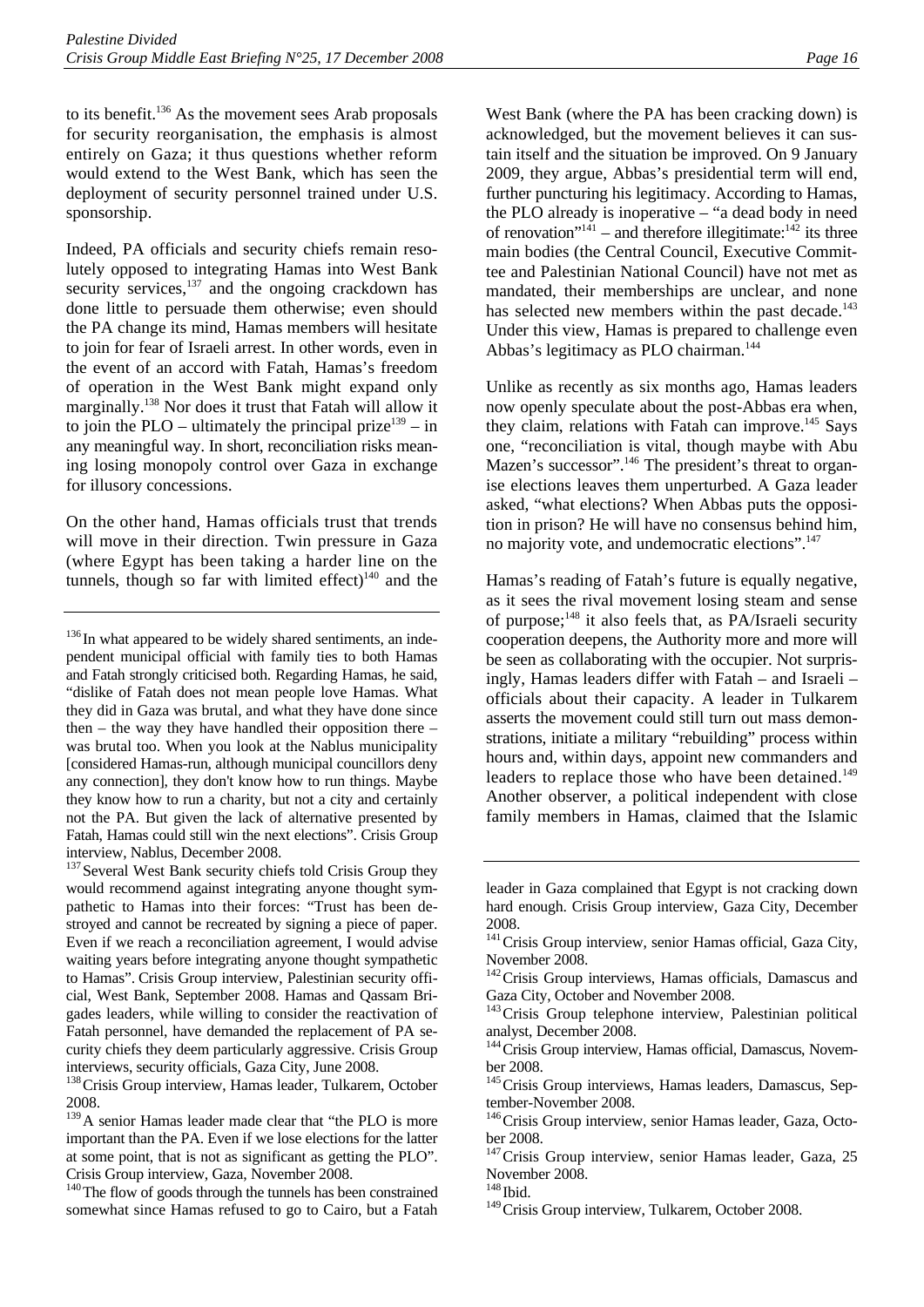movement remains active in West Bank villages, where it has been less affected by the PA's crackdown.<sup>150</sup>

That said, all West Bank Hamas leaders with whom Crisis Group spoke vehemently denied the movement planned to make use of these capacities. A Hamas PLC member said, "we've been restraining ourselves even in the face of an enormously brutal campaign against us. Why would we go on the attack now? Hamas's project is not to destroy but rather to build".<sup>151</sup> A Hamas leader said, "if we wait, the West Bank will fall into our hands, and both Fatah and the PA will wither away".<sup>152</sup> Likewise, Hamas takes solace in the sort of joke heard in Nablus:

First the Palestinian leadership made trouble in Jordan, and it got kicked out. Then it made trouble in Lebanon, and it got kicked out. Then it made trouble in Gaza and got kicked out. So it's no secret what's going to happen in the West Bank.153

Hamas's assuredness is further boosted by faith that talks between Abbas and the Israeli prime minister will lead nowhere;<sup>154</sup> confident of this under Olmert, they would be all the more so if his successor were Netanyahu.

Hamas also apparently believes that an increasing number of international actors gradually will resign themselves to its durability and – however cautiously – engage it. Though disappointed and even angry at the outcome of the Arab League meeting, the Islamists downplay its significance. In their view, Syria, Qatar, Yemen, Sudan and Algeria will continue to resist efforts to ascribe blame.155 The careful hope even extends to the U.S.; while understanding that Obama's election will not produce a rapid shift in attitudes toward the movement, they speculate that the new administration

little by little will pursue a more pragmatic, practical course.156

In Gaza, meanwhile, their situation is bearable. As reported earlier by Crisis Group, security appears under control, PA salaries have been paid by Ramallah (supplemented by a \$15-20 million monthly Gaza government budget);<sup>157</sup> new economic elites, more dependent on the movement, are forming, and tunnels continue to function.<sup>158</sup> Aware that Gazans are suffering and dissatisfied, Hamas leaders blame the outside world and take credit for what has been accomplished despite the siege. In their words, "yes, people want more, but they know that nobody is giving us a chance. Besides, Fatah had ten years and gave nothing".<sup>159</sup>

Even in the face of an unprecedented banking crisis owing to a currency shortage, angry customers cursed President Abbas and dismissed Gaza Prime Minister Ismail Haniya in equal measure.<sup>160</sup> A PA financial official complained that Israel's policy increased the Hamas government's revenue, since with the banks closed, the only place to obtain cash is from money changers, who, he claimed, cooperate with Hamas.<sup>161</sup> In an apparent sign of confidence, in November Hamas welcomed back Ahmad Hillis, a prominent Fatah leader and head of one of Gaza's most powerful clans, who had fled Gaza under Hamas fire in August. The massive turnout at the 14 December rally celebrating Hamas's 21st anniversary further boosted the movement's morale.<sup>162</sup>

<sup>&</sup>lt;sup>150</sup>Crisis Group interview, Nablus, December 2008.<br><sup>151</sup>Crisis Group interview, West Bank, November 2008.<br><sup>152</sup>Crisis Group interview, senior Hamas leader, Gaza City, 6 June 2008. That said, some officials warn that provocation will not remain unanswered: "When you push a cat in to a corner, it attacks. The PA pushed us underground in Gaza in 1996, and we only got stronger. The same thing will happen in the West Bank". Crisis Group interview, Hamas leader, Gaza City, November 2008.

<sup>&</sup>lt;sup>153</sup>Crisis Group interview, Al-Najah University professor, Nablus, November 2008.

<sup>&</sup>lt;sup>154</sup>Crisis Group interview, Hamas leader, Damascus, November 2008.

<sup>&</sup>lt;sup>155</sup> Some Hamas leaders believe Jordan might also move further. "They came to us", says a leader, referring to the talks between Hamas and Jordanian intelligence officials in August 2008. "They see it in their national interest not to alienate us, given that Abbas is looking so weak in the West Bank". Crisis Group interview, Hamas leader, Gaza City, November 2008.

<sup>&</sup>lt;sup>156</sup> Crisis Group interview, senior Hamas leader, Gaza City, November 2008.

<sup>&</sup>lt;sup>157</sup>Gaza markets grind to a virtual standstill when PA salaries are not paid – as was the case in December 2008, owing to the severe currency shortage.

<sup>&</sup>lt;sup>158</sup>Crisis Group Report, *Ruling Palestine I*, and Crisis Group Briefing, *Round Two in Gaza*, both op. cit.; also Crisis Group interview, senior Hamas leader, Gaza City, November 2008.

<sup>&</sup>lt;sup>159</sup>Crisis Group interview, senior Hamas leader, Gaza, 25 November 2008.<br><sup>160</sup> Crisis Group observations, Gaza City, December 2008.

<sup>&</sup>lt;sup>161</sup> Crisis Group interview, PA official, September 2008. When the problem first appeared in September, some PA officials expressed concern that Hamas could bring in dollars through the tunnels, thereby leading to the "dollarisation" of Gaza's economy and a deepening of the split with the West Bank. Crisis Group interview, adviser to Prime Minister Fayyad, Ramallah, September 2008.

<sup>&</sup>lt;sup>162</sup>A Crisis Group staff member estimated attendance at more than 200,000, Hamas officials at 350,000 and Israeli television even higher. Attendees included Palestinians from all walks of life, particularly the poor, who praised the Islamic movement's continuing ability to meet their social needs despite the ongoing siege. Crisis Group interviews, rally attendees, Gaza City, 14 December 2008.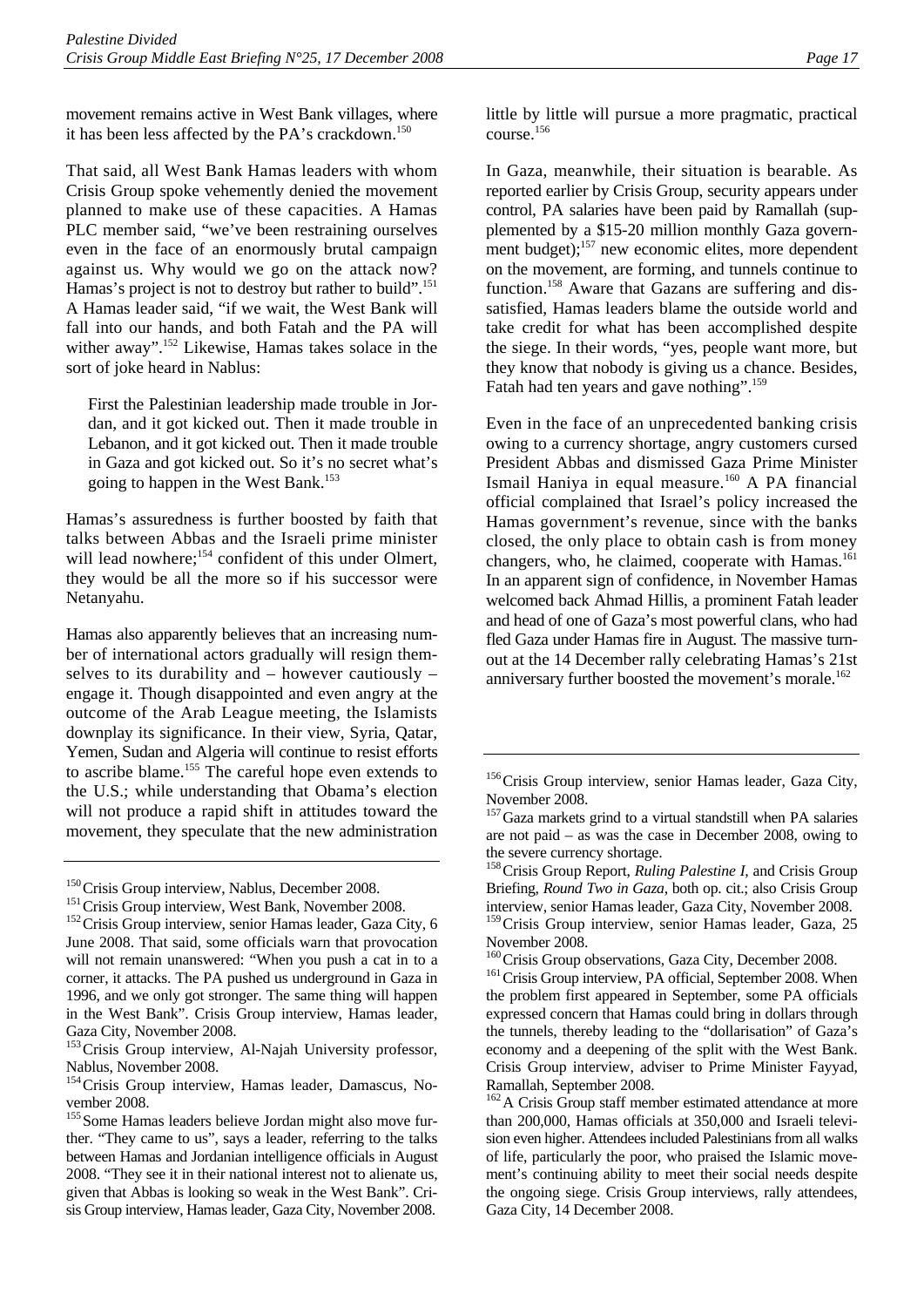Also as previously reported by Crisis Group, Gaza's authorities have maintained control through more repressive means. After claiming to have released all political prisoners in advance of the Cairo dialogue, Hamas resumed arrests after the talks collapsed. The government detained 30 Fatah members who were planning to commemorate the anniversary of Yasser Arafat's death on 11 November; it also reportedly harassed those wearing Arafat's trademark black-and-white chequered *kafiya* [headdress] on that day.<sup>163</sup> Human rights observers assessed that in early December Hamas authorities were holding 58 political prisoners, with another 50 "under investigation".164 Heavy-handed tactics in other areas have continued as well; the government insisted on changes to the Fatah-controlled Al-Aqsa University Council<sup>165</sup> and within the universty's administration, while violently intervening to stop student protests.<sup>166</sup>

The other decisive factor regarding the situation in Gaza involves the on-again, off-again ceasefire with Israel. After mostly holding for about four and a half months**,** it experienced its most serious breach on 4 November, after Israeli forces pushed into Gaza to destroy a crossborder tunnel that, Israel claimed, posed an imminent threat to its soldiers.<sup>167</sup> The ceasefire is due to expire on 19 December and, so far, negotiations to extend it mediated by Egypt have not succeeded. Sounding pessimistic about prospects for a renewal, a Hamas official said:

We accepted the truce six months ago to alleviate the pain of our people. But once we got to imple-

<sup>165</sup>University council members are supposed to serve a oneyear term, but the council has been reappointed each year for the past three. All fifteen members are Fatah. On 4 November, the university president, Ali Abu Zuhri, extended their term for another year. The Gaza education ministry refused, insisting that the university coordinate appointments with it, since Al-Aqsa is a public institution. Fearing the government might close the university, Zuhri formed a new council composed of nine Fatah and six Hamas members. The education ministry rejected the compromise and demanded the appointment of ministry-approved individuals as vice presidents for academic and administrative affairs. Crisis Group interview,

Al-Aqsa University professor, Gaza City, November 2008.<br><sup>166</sup>On 25 November, police entered the campus and broke up a demonstration, injuring students. Ibid.

<sup>167</sup> Hamas officials do not deny that they were building a tunnel; however, they claim that Israel missed its target and, further, that "we have the right to build our power and prepare for what might come next". Crisis Group interview, Hamas spokesman, Gaza, 6 December 2008.

mentation, Israel only did what served its interests. Israel has committed 150 violations against us of which we informed Egypt. It also has not lived up to its commitments regarding the inflow of goods, such as gas, fuel, cement and so forth. At this point, I think most factions oppose an extension since Israel is not holding up its end of the bargain.<sup>168</sup>

Still, despite a sense among some Hamas militants that the ceasefire has been a net  $loss<sub>169</sub>$  most observers believe both sides have an interest in extending it: Hamas because it wants to consolidate its power, Israel because it has no good response to continued violence.170 In the meantime each will flex its muscles, seeking to demonstrate its ability to inflict hardship and intent not to appear overly eager for a truce.<sup>171</sup> Hamas also would like to ensure that an extension includes a real opening of Gaza's crossings with Israel.<sup>172</sup> Its leaders believe that Israel does not presently have the appetite for a large-scale ground operation, which could entail heavy loss of life.<sup>173</sup> That said, what one senior

<sup>168</sup> Crisis Group interview, Hamas official, Gaza, 6 December 2008. Head of the Hamas politburo Khalid Mishal echoed these sentiments in his interview with Al-Quds television on 14 December, when he said that he did not expect the ceasefire to be renewed. Leaders in Damascus made clear that any renewed ceasefire would need to include guarantees concerning the lifting of the siege. With Egypt still mediating between Hamas and Egypt, the fate of the ceasefire is still undetermined. Crisis Group interviews, Hamas leaders, Gaza City, Damascus, December 2008. Hamas is not the only party to allege ceasefire violations. Israel claims that there have been many from Gaza.

<sup>171</sup>Crisis Group interviews, Israeli and Palestinian analysts, December 2008.

<sup>172</sup> Crisis Group interview, senior Hamas leader, Gaza City, December 2008.

<sup>173</sup> Crisis Group interview, Hamas leader, Gaza City, November 2008. He was referring to both the human and financial burden, pointing to a 24 November 2008 *Haaretz* article that estimated a Gaza invasion would cost 17 million shekels [\$4.3 million] per day. In general, Israeli defence officials agree that a Gaza invasion would involve heavy risks for uncertain gains and an even more uncertain day after. Crisis Group interviews, Israeli officials, December 2008. That said, some warn against excessive Hamas confidence. "An Israeli invasion will not be easy, but if it were to come, Hamas will be destroyed, and I don't think they have a realistic appreciation of the balance of power". Crisis Group interview, Israeli

<sup>&</sup>lt;sup>163</sup> Crisis Group interview, Fatah members, Gaza City, November 2008.

<sup>&</sup>lt;sup>164</sup> Crisis Group interview, human rights worker, Gaza City, December 2008.

<sup>&</sup>lt;sup>169</sup> Some Qassam Brigades members opposed the truce from the outset. Several among them appeared elated by the 4 November 2008 Israeli raid on a Gaza tunnel, as it enabled them to resume fighting. Crisis Group interviews, Gaza City, November 2008.

<sup>&</sup>lt;sup>170</sup>An Israeli official assessed that "the forces interested in renewing the ceasefire on both sides are stronger than those opposing it". Crisis Group interview, Jerusalem, December 2008.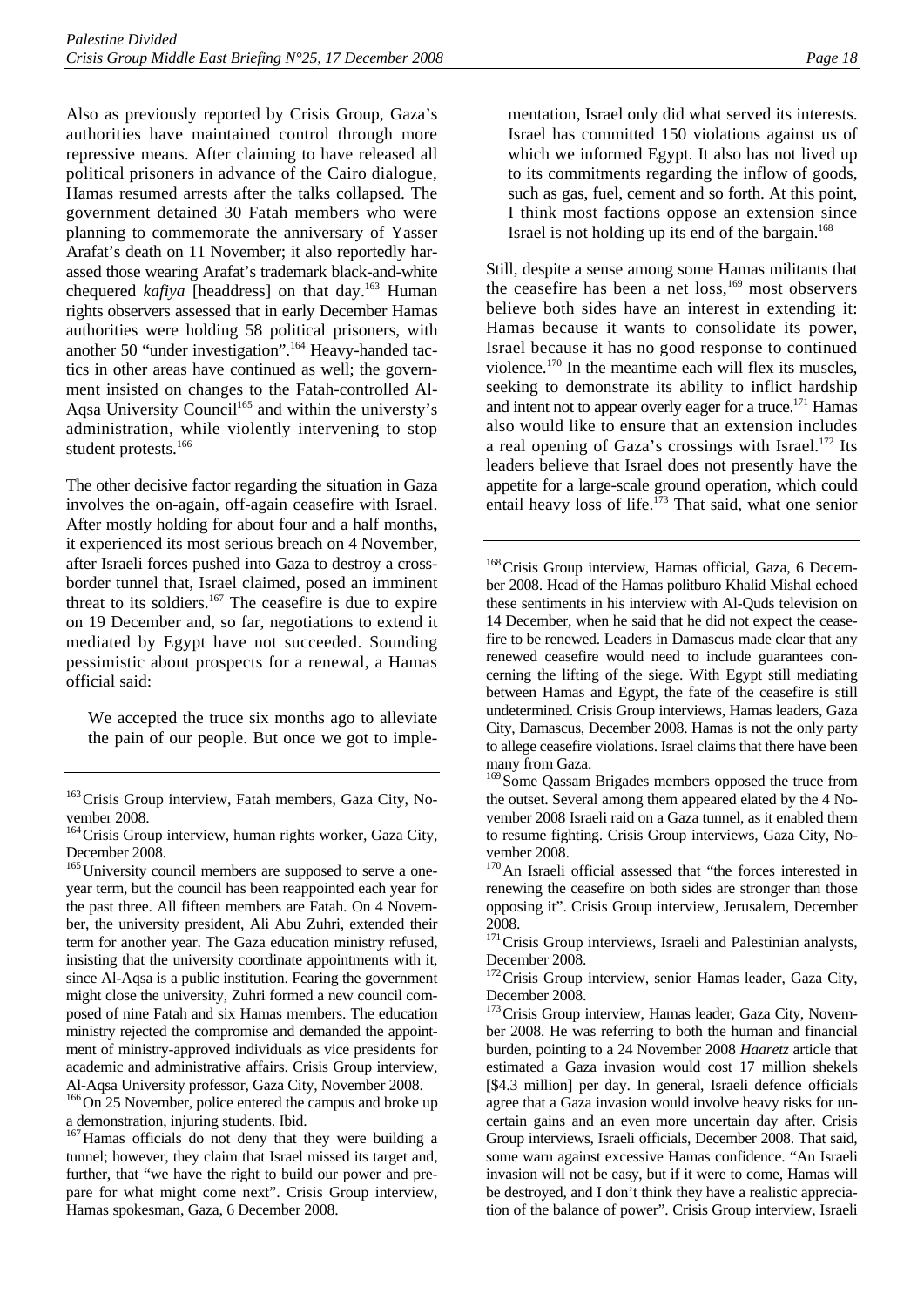Israeli security official dubbed the tit-for-tat "pingpong game" across the Gaza border<sup>174</sup> easily could spin out of control.

All this explains the large consensus within the movement that time is on its side. Acknowledging difficulties but predicting that steadfastness will pay off, a senior leader in Gaza said, "you are in a tunnel 500 metres long. You reach the halfway point, and you are exhausted. You are given two options: push ahead to the end or go back. But you don't only have two options, you have a third as well: be patient, rest and gather your strength, then continue".<sup>175</sup> One of his colleagues added:

We do not need to reconcile with Fatah now. In fact, we are very comfortable on the ground; we are getting rid of corruption. In a few months, Abu Mazen will be the former president. We are politically strong in the West Bank. We have received heavy blows from both Fayyad and Olmert and are under pressure there. But Ramallah's government has failed to protect the people, liberate the land or allow the people to defend themselves. For those reasons, our support base there remains solid.<sup>176</sup>

Though not expected, Hamas's decision to shun the Cairo talks was thus not a true surprise. Originally planning to attend, it felt it could bottle up discussions at the committee level were the proceedings not to its liking. But Abbas (through his arrest campaign), Egypt (by refusing more extensive changes to its proposal) and Israel (by refusing to let West Bankers join the delegation) spared Hamas the trouble. In the aftermath, Hamas leaders have provided multiple reasons for their decision, which can be read as many conditions for resumed talks. They demanded the release of all detainees from the movement and Islamic Jihad in the West Bank; the participation of West Bank members in any reconciliation talks; and equity in treatment between Fatah and Hamas in the meeting.<sup>177</sup> Hamas leaders also ruled out dialogue with Fatah so long as there is security cooperation between the PA and

Israel, since under such circumstances, Hamas would continue to be targeted.<sup>178</sup>

In what could be interpreted as a sign that the movement is expecting a prolonged status quo and entrenched West Bank/Gaza division, Mahmoud al-Zahar, a senior Hamas leader in Gaza, made what struck many as an unprecedented claim that Hamas could "establish a state on any inch of liberated land without recognising or renouncing any [other] inch or without recognising the Zionist entity's sovereignty over any inch".<sup>179</sup> Clarifying the much-discussed comment, a senior Hamas leader said, "we can set up a state on less than the 1967 borders. But when the circumstances change, we will take more. The West Bank is separated from Gaza now just as the lands of 1948 [Israel] are".<sup>180</sup>

Throughout this period, there have been persistent reports of divisions within the movement. The current situation undoubtedly has created palpable tensions. Since the June 2007 takeover in particular, interests have diverged: for those in Gaza, the priority is to hold on to power and control; for those in the West Bank, it is to limit the PA's crackdown; and for those in Damascus, it is to develop and implement a broader agenda leading to greater influence in the national movement as a whole. Hamas leaders privately acknowledge the movement's internal difficulties and obstacles to consensual decision and even criticise specific decisions and leaders.<sup>181</sup> West Bank leaders, for instance, have expressed scepticism that arresting Fatah members in Gaza deters their arrest in the West Bank<sup>182</sup> and ignored heated calls from Gaza to resist PA arrests and weapons confiscation.<sup>183</sup>

But, as often has been the case, such divisions can be exaggerated and misinterpreted. For example, a report

security expert, Tel Aviv, November 2008. An Israeli security expert points out that Israel has alternatives to a full invasion, including stepping up its rolling incursions. Crisis Group interview, Tel Aviv, November 2005.<br><sup>174</sup> Crisis Group interview, Tel Aviv, November 2008.

<sup>&</sup>lt;sup>175</sup>Crisis Group interview, senior Hamas leader, Gaza City, November 2008.

<sup>&</sup>lt;sup>176</sup>Crisis Group interview, senior Hamas leader, Gaza City, 5 June 2008.

<sup>&</sup>lt;sup>177</sup> Crisis Group interview, senior Hamas leaders, Gaza City, November and December 2008.

<sup>&</sup>lt;sup>178</sup> Crisis Group interview, senior Hamas leader, Gaza City, November 2008.<br><sup>179</sup>Al-Ayyam, 28 November 2008.

<sup>&</sup>lt;sup>180</sup>Crisis Group interview, Gaza, 6 December 2008. It is not clear whether this indicates a significant shift for the Islamic movement. Some officials argued that al-Zahar's statement was nothing more than a reiteration of the movement's longstanding willingness to conclude a truce with Israel if, inter alia, it withdraws to the 1967 lines. Crisis Group interview, Hamas official, Gaza, 6 December 2008.

<sup>&</sup>lt;sup>181</sup> Crisis Group interviews, Gaza, West Bank, Damascus, September-December 2008.<br><sup>182</sup> Crisis Group interview, West Bank, October 2008.

<sup>&</sup>lt;sup>183</sup> Hamas legislator and spokesman Mushir al-Masri proclaimed at a rally on 7 November 2008 that if PA security forces persisted in confiscating weapons, Hamas would not sit idly by but rather "will exact a price"; senior parliamentarian Khalil al-Haya also instructed Hamas cadres to resist arrest. *Jerusalem Post*, 15 November 2008.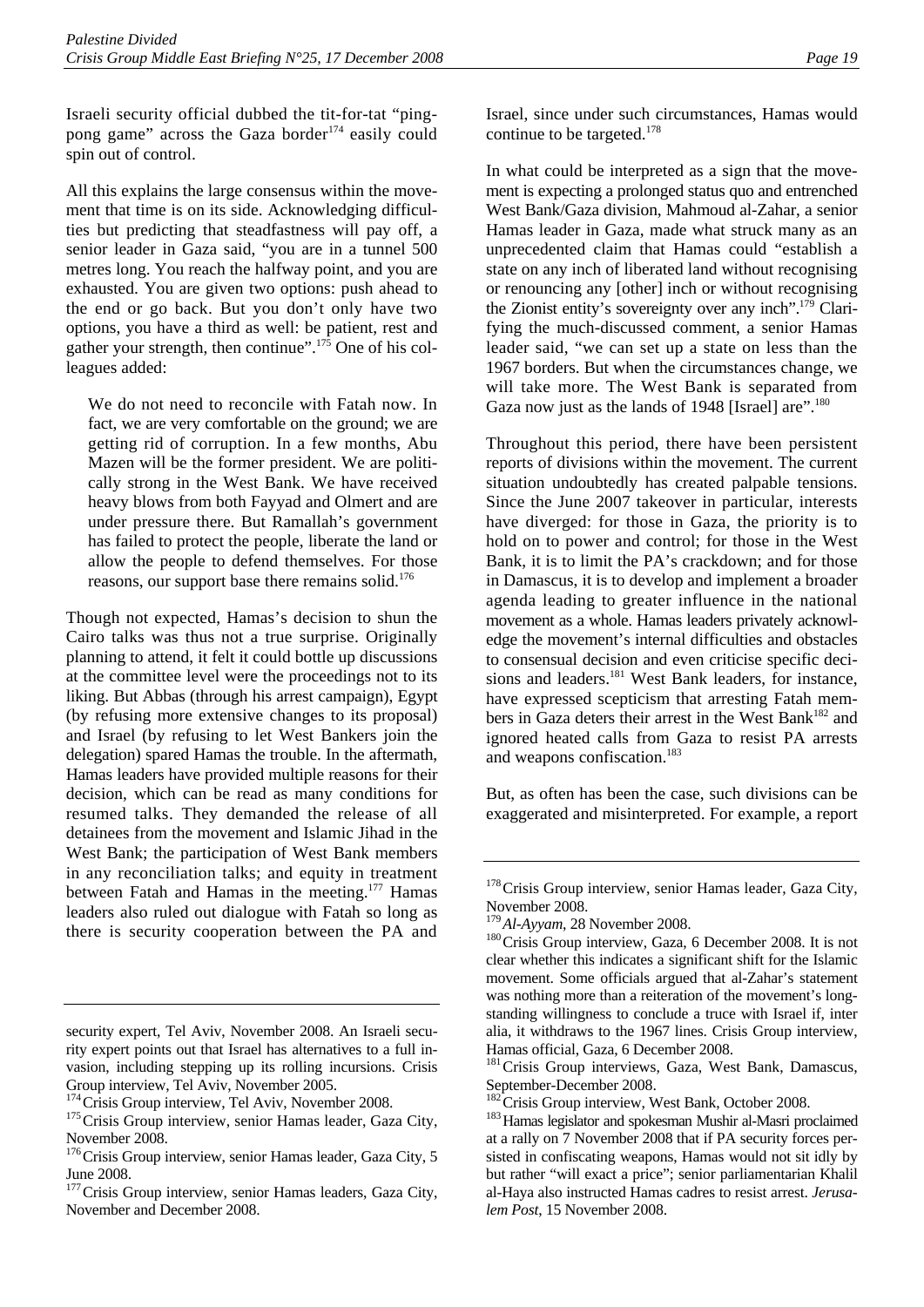in the Israeli press referred to a confidential document "reveal[ing] a deep divide between the organisation's leadership abroad and in the West Bank versus Gaza".<sup>184</sup> According to the document, the Gaza leadership's unwillingness to give up control over the strip accounted for the collapse of the Cairo talks and led to tensions with the external and West Bank camps.<sup>185</sup> A Hamas leader categorically dismissed the report, calling attention to its faulty understanding of the movement's decision-making process and deriding it as a "ridiculous fabrication to justify more pressure on Gaza. Even if it were true, do they think we would be so stupid as to write that down?"<sup>186</sup>

Moreover, contradictory assessments have emerged. According to some, the Gaza leadership – highly dependent on Egypt for economic and other reasons – was least inclined to alienate Cairo, while West Bank officials were most opposed to unity talks at a time when their members remained behind PA bars.<sup>187</sup> Others – in particular the Egyptians – blamed Syria for pressuring the Damascus-based leadership of Hamas not to attend.188 Acknowledging that communication and decision-making have become "more complex than before",<sup>189</sup> Hamas leaders insist that officials from all three areas – Damascus, Gaza and the West Bank – be allowed to participate in any future talks.

## **IV. CONCLUSION**

National unity, to which both Fatah and Hamas profess to aspire, is not on today's agenda. The two movements are focused on consolidating their positions and convinced events can work in their respective favour. Strikingly, this trend is occurring even as more and

more external actors implicitly acknowledge the incompatibility of Palestinian disunity with a sustained and serious Israeli-Palestinian peace process.<sup>190</sup> In a recently issued joint report, two of the most respected US think tanks, the Council on Foreign Relations and the Brookings Institution, wrote: "An effective diplomatic initiative aimed at a lasting peace cannot be attained so long as the Palestinians are organisationally divided".<sup>191</sup> They concluded that "so long as the Palestinians are divided, a final-status agreement is highly unlikely to be reached, and if it is reached, it is unlikely to be successfully marketed and implemented".<sup>192</sup>

Yet, in the time it has taken for the realisation to begin to take hold, the possibility of unity has become far more elusive. International ostracism of the unity government, the collapse of the Mecca Agreement, and the Gaza takeover fundamentally altered the picture and significantly complicated an already difficult situation. Mistrust between the two sides has grown. Both Fatah and Hamas see time as their ally; neither views compromise as serving its interest; and harderline constituencies within both movements are gaining the upper hand. Combined, this hardly is a recipe for flexibility.

The situation might yet change. After the February 2009 elections, the PA is likely to face an Israeli government far less predisposed to political concessions than the one with which Abbas could not reach agree-

<sup>&</sup>lt;sup>184</sup> Haaretz, 25 November 2008.<br><sup>185</sup> According to *Haaretz*, the secret document from the Damascus leadership said that the Gaza leadership "is not ready for dialogue, and there are impossible conditions being made, and the split [the Hamas takeover of Gaza] has become serious and is not perceived as undesirable". Ibid.

<sup>&</sup>lt;sup>186</sup>Crisis Group interview, senior Hamas leader, Gaza, 25 November 2008.

<sup>&</sup>lt;sup>187</sup> Crisis Group interview, Hamas officials, Damascus, November 2008.

<sup>&</sup>lt;sup>188</sup> Crisis Group interviews, Egyptian and U.S. officials, Washington, December 2008. The Egyptians and Syrians have traded barbs since the November Arab League meeting, where Syrian Foreign Minister Walid Muallem said that "the [Egyptian] mediator should maintain an equal distance from all [Palestinian] factions", to which Cairo replied that "it is Syria that should adopt an impartial position". Agence France-Presse, 4 December 2008.

<sup>&</sup>lt;sup>189</sup> Crisis Group interview, Hamas official, Damascus, November 2008.

<sup>&</sup>lt;sup>190</sup>On the occasion of the International Day of Solidarity with the Palestinian people, UN Secretary-General Ban Ki-Moon said, "I also reiterate my profound concern at the everdeepening Palestinian divide. I call on Hamas and, indeed, all Palestinian factions to work urgently to reunify the Gaza Strip and the West Bank within the framework of the legitimate Palestinian Authority. This should be done in a manner that allows the peace process to move forward". In its September 2008 statement, even the Quartet spoke positively of the need to restor[e] Palestinian unity based on the PLO commitments". UN officials stressed that this was not the preferred U.S. language and that it was meant as a – subtle – signal to Hamas. Crisis Group interview, UN official, New York, September 2008.

<sup>&</sup>lt;sup>191</sup> Steven Cook and Shibley Telhami, "Addressing the Arab-Israeli Conflict", in *Restoring the Balance,* The Saban Center at Brookings and the Council on Foreign Relations (2008), p. 133; Crisis Group Middle East Report N°49, *Enter Hamas: The Challenges of Political Integration*, 18 January 2006.

<sup>192</sup> "Addressing the Arab-Israeli Conflict", op. cit., p. 153. The Arab Peace Initiative, issued initially at the Arab League 2002 summit in Beirut and endorsed again at the 2007 Arab League summit in Riyadh, offers Israel normal relations in exchange for an Israeli withdrawal to the 1967 lines, the establishment of a Palestinian state with East Jerusalem as its capital and a "just" and "agreed upon" solution to the Palestinian refugee problem.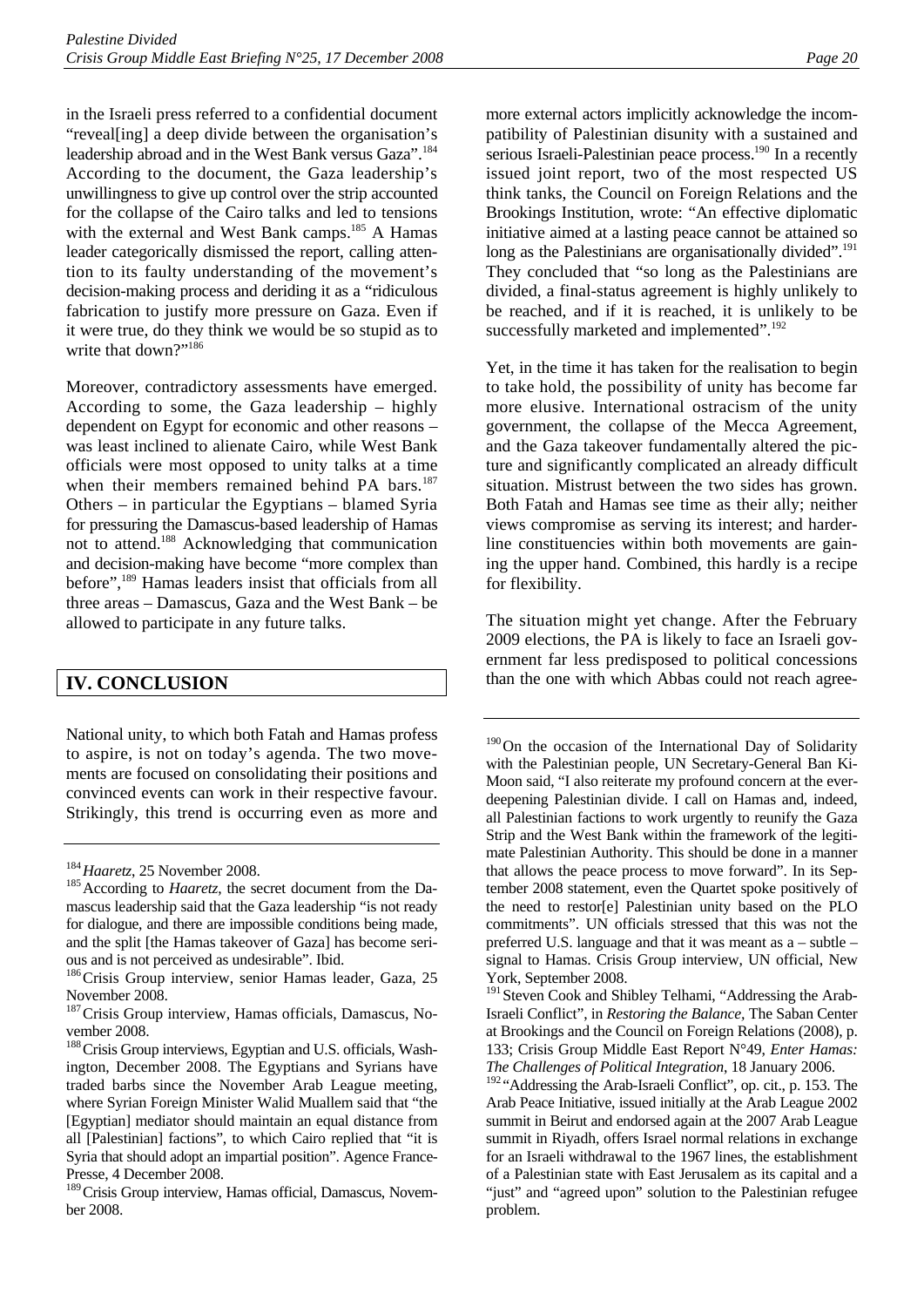ment this year. Should that occur and the prospect of a final status accord fade, pressure on the president and his colleagues to engage in a genuine reconciliation effort will grow. At the same time, the new U.S. administration is likely to pursue diplomatic engagement with Iran and Syria and join in Israeli-Syrian negotiations; under such circumstances, Damascus might judge that reducing inter-Palestinian tensions and ending Gaza's isolation would serve its interests. Indeed, the discrepancy between direct Israeli-Syrian negotiations on the one hand and a besieged Gaza engaged in violent conflict with Israel on the other could complicate the situation for the Syrian leadership.193 A new U.S. approach to Damascus and Tehran could alter Hamas's calculations and the balance of power within the movement, there too in favour of reconciliation.

A third ingredient would be crucial, though its realisation is unsure. It would be for the U.S. and others in the international community to signal clearly that this time they would not oppose a Fatah-Hamas partnership; would judge the government not by its composition but by its conduct; and – without Washington having to engage directly with Hamas – would assess the Islamist movement on a more pragmatic basis. Echoing a view presented by Crisis Group**,** the Council on Foreign Relations and Brookings study argued that "the United States should be willing to drop its insistence that Hamas accept the Quartet's criteria – recognition of Israel, renunciation of armed struggle, and adherence to previous Israel-Palestinian Authority agreements", so long as the movement respects a ceasefire and accepts the Arab Peace Initiative.<sup>194</sup>

Alternatively, also as suggested by Crisis Group, the movement might adhere to a ceasefire, recognise Abbas's authority to negotiate an agreement with Israel and commit to abiding by the outcome of a popular referendum on any ensuing accord. The bottom line is that the kind of unity that seemed possible two years ago has become an appreciably more complicated endeavour, and it will now take a far more radical shift in the international and regional landscape to achieve it.

Until such fundamental changes occur, Hamas will continue to solidify its posture in Gaza, and its rivals will deepen control over the West Bank and seek to improve its security and economic conditions. The president, the PA and Fatah on one hand, and Hamas on the other, believe time is on their side. Both cannot be right, and the two may turn out to be wrong. The former are taking a significant risk by wagering that conditions in the West Bank will improve, and negotiations will progress. Hamas cannot guarantee that its staying power in Gaza will translate into further gains, especially in light of harsh treatment of its members in the West Bank. And both could see their popularity erode as they continue to subordinate the national interest to factional priorities.

#### **Ramallah/Gaza/Brussels, 17 December 2008**

<sup>&</sup>lt;sup>193</sup> Crisis Group interview, Syrian official, Damascus, December 2008.

<sup>&</sup>lt;sup>194</sup> "Addressing the Arab-Israeli Conflict", op. cit., p. 133.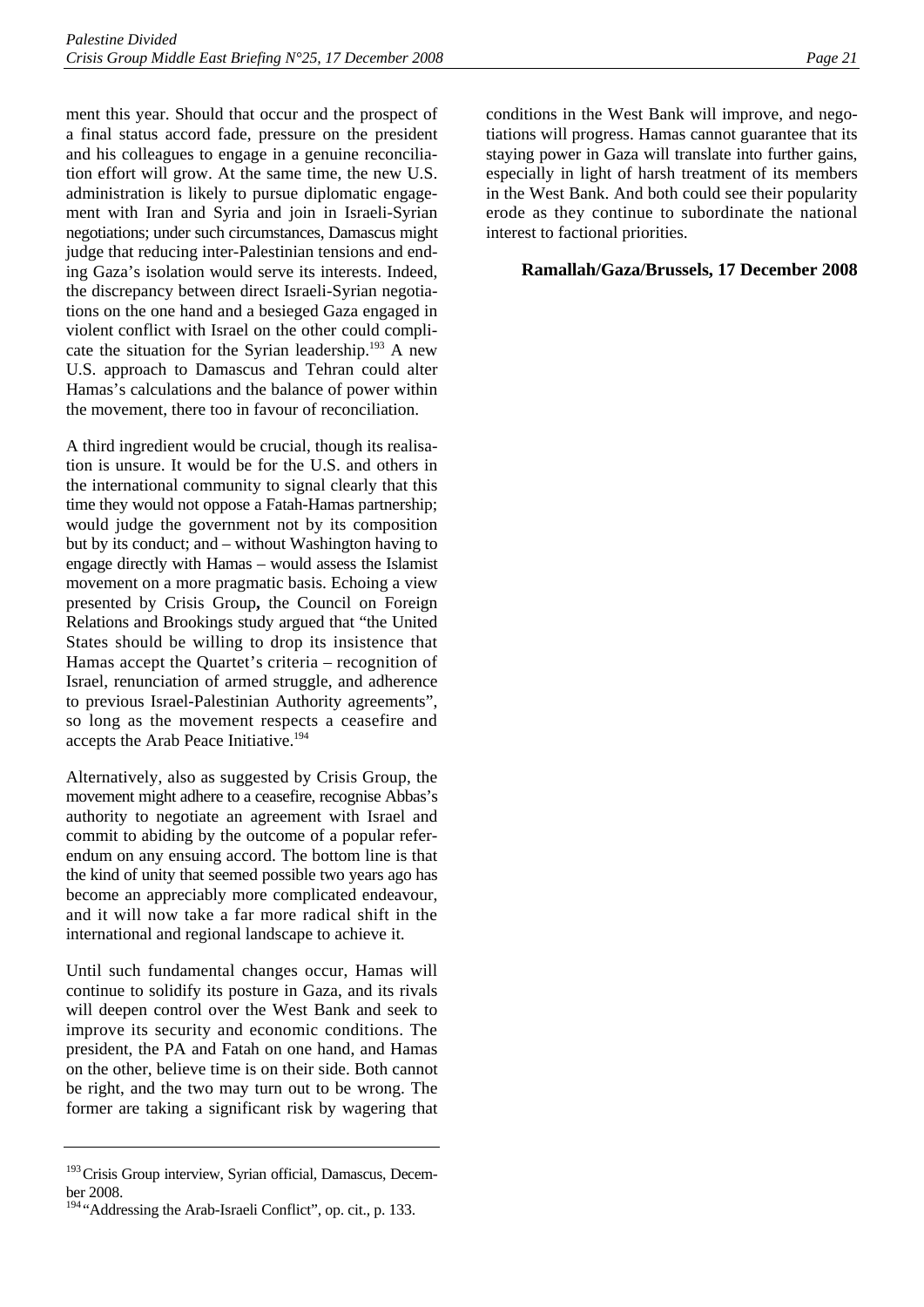## **APPENDIX A**

## **ABOUT THE INTERNATIONAL CRISIS GROUP**

The International Crisis Group (Crisis Group) is an independent, non-profit, non-governmental organisation, with some 130 staff members on five continents, working through field-based analysis and high-level advocacy to prevent and resolve deadly conflict.

Crisis Group's approach is grounded in field research. Teams of political analysts are located within or close by countries at risk of outbreak, escalation or recurrence of violent conflict. Based on information and assessments from the field, it produces analytical reports containing practical recommendations targeted at key international decision-takers. Crisis Group also publishes *CrisisWatch*, a twelve-page monthly bulletin, providing a succinct regular update on the state of play in all the most significant situations of conflict or potential conflict around the world.

Crisis Group's reports and briefing papers are distributed widely by email and printed copy to officials in foreign ministries and international organisations and made available simultaneously on the website, www.crisisgroup.org. Crisis Group works closely with governments and those who influence them, including the media, to highlight its crisis analyses and to generate support for its policy prescriptions.

The Crisis Group Board – which includes prominent figures from the fields of politics, diplomacy, business and the media – is directly involved in helping to bring the reports and recommendations to the attention of senior policy-makers around the world. Crisis Group is co-chaired by the former European Commissioner for External Relations Christopher Patten and former U.S. Ambassador Thomas Pickering. Its President and Chief Executive since January 2000 has been former Austral-2ian Foreign Minister Gareth Evans.

Crisis Group's international headquarters are in Brussels, with major advocacy offices in Washington DC (where it is based as a legal entity) and New York, a smaller one in London and liaison presences in Moscow and Beijing. The organisation currently operates eleven regional offices (in Bishkek, Bogotá, Cairo, Dakar, Islamabad, Istanbul, Jakarta, Nairobi, Pristina, Seoul and Tbilisi) and has local field representation in seventeen additional locations (Abuja, Baku, Bangkok, Beirut, Colombo, Damascus, Dili, Dushanbe, Jerusalem, Kabul, Kathmandu, Kinshasa, Ouagadougou, Port-au-Prince, Pretoria, Sarajevo and Tehran). Crisis Group currently covers some 60 areas of actual or potential conflict across four continents. In Africa, this includes Burundi, Cameroon, Central African Republic, Chad, Côte d'Ivoire, Democratic Republic of the Congo,

Eritrea, Ethiopia, Guinea, Guinea-Bissau, Kenya, Liberia, Nigeria, Rwanda, Sierra Leone, Somalia, South Africa, Sudan, Uganda and Zimbabwe; in Asia, Afghanistan, Bangladesh, Indonesia, Kashmir, Kazakhstan, Kyrgyzstan, Myanmar/ Burma, Nepal, North Korea, Pakistan, Philippines, Sri Lanka, Taiwan Strait, Tajikistan, Thailand, Timor-Leste, Turkmenistan and Uzbekistan; in Europe, Armenia, Azerbaijan, Bosnia and Herzegovina, Cyprus, Georgia, Kosovo, Macedonia, Russia (North Caucasus), Serbia, Turkey and Ukraine; in the Middle East, the whole region from North Africa to Iran; and in Latin America, Colombia, the rest of the Andean region, Guatemala and Haiti.

Crisis Group raises funds from governments, charitable foundations, companies and individual donors. The following governmental departments and agencies currently provide funding: Australian Agency for International Development, Australian Department of Foreign Affairs and Trade, Austrian Development Agency, Belgian Ministry of Foreign Affairs, Canadian International Development Agency, Canadian International Development and Research Centre, Foreign Affairs and International Trade Canada, Czech Ministry of Foreign Affairs, Royal Danish Ministry of Foreign Affairs, Dutch Ministry of Foreign Affairs, Finnish Ministry of Foreign Affairs, French Ministry of Foreign Affairs, German Federal Foreign Office, Irish Aid, Principality of Liechtenstein, Luxembourg Ministry of Foreign Affairs, New Zealand Agency for International Development, Royal Norwegian Ministry of Foreign Affairs, Qatar, Swedish Ministry for Foreign Affairs, Swiss Federal Department of Foreign Affairs, Turkish Ministry of Foreign Affairs, United Arab Emirates Ministry of Foreign Affairs, United Kingdom Department for International Development, United Kingdom Economic and Social Research Council, U.S. Agency for International Development.

Foundation and private sector donors, providing annual support and/or contributing to Crisis Group's *Securing the Future* Fund, include the Better World Fund, Carnegie Corporation of New York, Iara Lee and George Gund III Foundation, William& Flora Hewlett Foundation, Humanity United, Hunt Alternatives Fund, Jewish World Watch, Kimsey Foundation, Korea Foundation, John D. & Catherine T. MacArthur Foundation, Open Society Institute, Victor Pinchuk Foundation, Radcliffe Foundation, Sigrid Rausing Trust, Rockefeller Brothers Fund and VIVA Trust.

#### **December 2008**